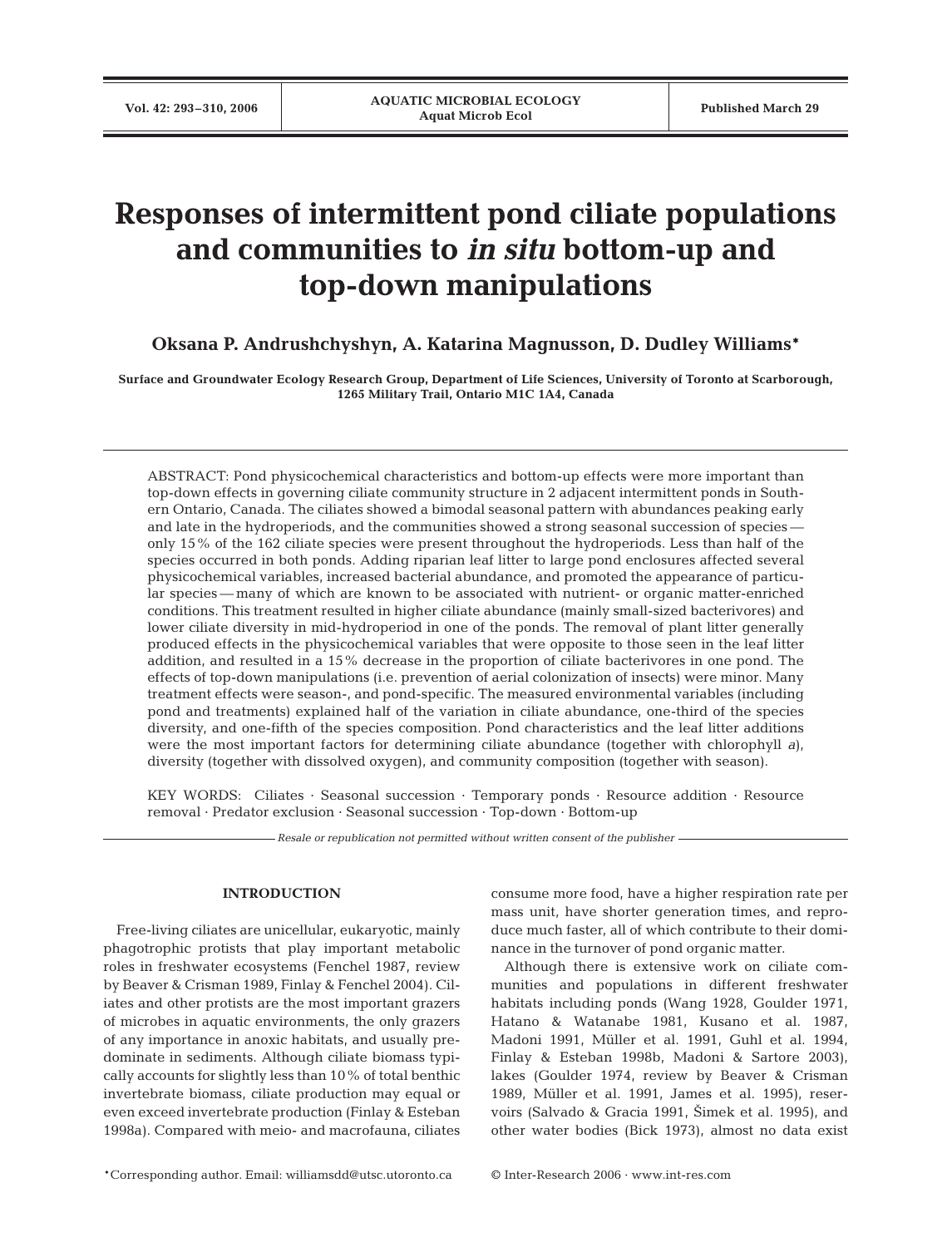on ciliate communities of intermittent ponds (Andrushchyshyn et al. 2003, but see Picken 1937).

Intermittent ponds are bodies of water that experience a recurrent dry phase of varying length that is predictable in its onset and duration (Williams 1997). The most important influences on their biota are length of the aquatic phase (hydroperiod), pattern of disappearance of the water, degree of intraspecific competition and predation, and the seasonal influx of aerial colonizers (Williams 2006). Thus, the particular environment in intermittent ponds makes these habitats ideal arenas for testing hypotheses about communityregulating mechanisms. The relative roles of bottomup (i.e. resource availability) and top-down (i.e. predation) mechanisms versus physicochemical constraints for governing intermittent pond communities are not known. Ciliates are ideal organisms for such studies because they have short generation times and respond rapidly to environmental change. Previous research on protists in permanent waters suggests that top-down control from zooplankton is stronger than bottom-up effects from nutrient addition (review in Sanders & Wickham 1993), and that bottom-up effects may be important primarily in oligotrophic waters, whereas top-down effects are more important in eutrophic waters (Berninger et al. 1993).

The aim of this study was to explore key factors influencing ciliate communities in 2 intermittent ponds. To do this, we determined, *in situ*: (1) the natural, temporal variation in ciliate abundance, diversity, and community structure in 2 adjacent ponds, and related these to environmental factors; and tested (2) the role of bottom-up effects by indirect manipulation of resource availability (leaf-litter addition vs leaf-litter removal; bacteria and phytoplankton are the main prey for ciliates) in large enclosures, and (3) the role of top-down effects by excluding predatory aerial colonizers from other enclosures. We hypothesize that an increase of leaf litter material will lead to increasing resources for the ciliates, which will be reflected in the ciliate species abundance, diversity, and community composition. We expect the removal of leaf litter to have the opposite effect to the resource addition. We further expect that the removal of aerial colonizers will propagate down through the food web, via zooplankton, and influence the ciliate communities.

# **MATERIALS AND METHODS**

**Sampling sites.** The ciliate populations were sampled weekly throughout the hydroperiod in 2002 in 2 fishless, intermittent ponds located in Vandorf, Ontario (44° 00' N, 79° 23' W). Pond I was approximately 0.25 ha in area with a maximum depth of 39 cm, and held water from 15 March until 4 July (112 d). Pond II was smaller  $(-0.1$  ha) but deeper (maximum 48 cm), and held water from 18 March until 17 June (92 d). Mixed deciduous trees surrounded both ponds, although Pond II was more open in exposure. The vegetation in Pond I was heterogeneous whereas in Pond II it consisted mainly of the grass *Phalaris* sp.

The same experimental set-up was established in both ponds for 2 reasons: (1) to achieve proper replication, and (2) as a means to assess whether the same manipulations would yield similar results in ponds with different vegetation structure. The ciliate data presented here are a part of an ongoing, major study of top-down and bottom-up responses on intermittent pond community structure.

**Experimental design.** The experimental design included 2 replicates per pond of each of 3 manipulations (1 top-down and 2 different bottom-up manipulations), and 2 controls in which no manipulations were performed (namely, an enclosure control, and a natural 'pondwater' control). All manipulations were performed in enclosures made of circular galvanized-steel sheets (each enclosing an area of pond bed measuring  $4.2 \text{ m}^2$ ) that were placed in homogeneous areas of each pond. The enclosures were assembled so as to prevent any exchange of water and organisms between the inside and outside (pond) water, and were set 5 cm into the pond beds. The enclosure controls ('c') consisted of enclosed areas, in which no manipulations were performed, which served as reference areas to the top-down and bottom-up manipulations. The pondwater controls ('o') comprised 2 non-enclosed areas of the pond that were used to assess any potential enclosure effects.

To study top-down effects on the ciliate community, invertebrate aerial colonization was prevented by a fine mesh-net (1 mm) that covered the openings of 2 enclosures in each pond. This treatment (referred to as top-down manipulation, 'p–') chiefly excluded adult beetles and odonates, but also reduced the number of chironomid and mosquito larvae. This treatment was designed primarily to examine the effects of predators on pond macroinvertebrates, but the manipulation was also useful in examining indirect top-down effects on the ciliate communities.

The resource manipulation consisted of 2 treatments: addition and removal of riparian leaf- and plant litter ('r+' and 'r–', respectively). In the latter, riparian leaf litter and decomposing plant material  $(1.5 \pm 0.2 \text{ kg})$  $[\pm 1$  SD] in Pond I and  $1.5 \pm 0.04$  kg in Pond II) were removed the previous autumn (late-October). Double the amount of material that was removed from the resource removal enclosures was added (mid-November) to the resource addition enclosures in the form of dried (100°C for 24 h) riparian leaf litter collected from the pond banks.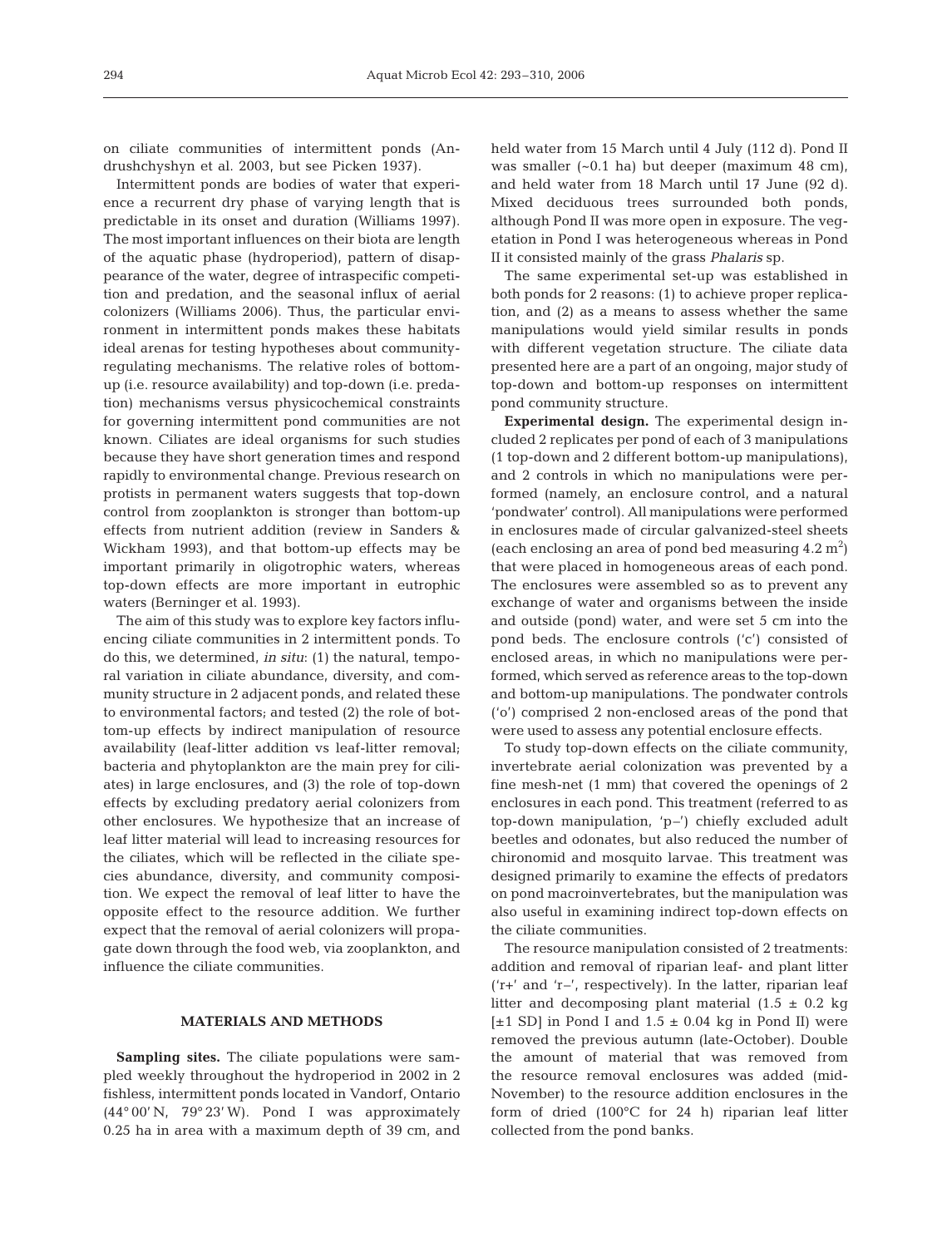The 2 ponds were subjected to identical experimental set-up; thus, each pond contained 8 enclosures (i.e. 2 replicates of each of the 3 manipulations and the enclosure control) and 2 non-enclosed areas (i.e. 2 replicates of the pondwater control).

**Routine sampling.** A weekly sampling programme comprised analyses for ciliates (Protista: Ciliophora), water chemistry (using a Hydrolab  $H_2O$  multiprobe, Hydrolab; and portable Hach Kit spectrophotometer DR2000: Hach), bacteria (0.25 to 1 ml pondwater stained with acridine orange, filtered, and counted under a epifluorescence microscope; Sorokin 1999), and chlorophyll *a* (chl *a*) (0.25 l pondwater filtered and extracted in acetone: American Public Health Association 1995). Ciliate samples were taken by submerging an empty, closed 150 ml container adjacent to the substrate; removing the lid and sealing it once full. Two such replicates were taken at each sampling site and these were pooled in the field. For enumeration, samples were preserved with mercury chloride (2.5% final concentration, Sime-Ngando & Groliere 1991) immediately after filling the containers. In the laboratory, after thorough mixing, 10 ml were withdrawn from each sample, and placed in an Utermöhl chamber (Phyco Tech) for counting ciliates under an inverted microscope. Identification of ciliate species was done mostly on live samples (from a subsample extracted prior to preservation) on the same day they were collected. The internal organelles were visualized using Klein-Foissner silver nitrate method for silverline system (Foissner et al. 1999). The following keys were used in the identifications: Kahl (1930, 1931, 1932, 1935), Bick (1972), Corliss (1979), Curds et al. (1982, 1983), Foissner et al. (1991, 1992, 1994, 1995, 1999), Foissner & Berger (1996). Biomass (wet mass) for individual species was calculated using data presented in Foissner and Berger (1996) or using ciliate shape and size according to Chislenko (1968). At least 20 individuals for each species were measured to get a mean, which together with appropriate ciliate shape were used to compute volume  $(1 \mu m^3 = 1 \text{ pg}, i.e.$  specific gravity of the protoplasm is 1.0, Foissner & Berger 1996).

Organisms, other than ciliates, present in the samples (e.g. algae, rotifers, flagellates, amoebae, gastrotrichs, and crustaceans) were recorded as: absent; present; or abundant, and were given the numerical values of 0, 1, and 4 respectively.

**Statistical methods.** Pond-, time-, and treatment effects on water chemistry, ciliate abundance, species richness (i.e. number of species), species diversity (Shannon's diversity index), and proportion of size-, and feeding groups, were analyzed using repeated measures ANOVA (ANOVAR) with 2 grouping factors: Pond (Pond I and Pond II), and Treatment ('r+', 'r–', 'c', 'o', 'p–'). Abundance and biomass were log-transformed prior to analysis to better meet the underlying assumptions. Since the assumption of non-sphericity was violated (i.e. samples in the time series were not independent), we used the Greenhouse-Geiser *(G*-*G)* adjustment on all time interaction probabilities (Scheiner & Gurevitch 2001). To minimize the risk of type I errors due to multiple independent tests, all statistically significant main and interaction effects were Bonferroni corrected. Planned post-hoc tests for interaction effects were conducted on days collapsed into early-, mid-, and late season, to increase the power of the analysis.

The influences of the various measured environmental variables on total ciliate abundance, diversity, and species richness were analyzed using stepwise (forward) regressions. The variables were log-transformed when necessary. The longitudinal scale did not cause any serious violation of the assumption of independence (>1.2 Durbin Watson, and <0.7 autocorrelation). The effects of the environmental variables, pond, season (i.e. days after flooding), and treatments on the ciliate species composition were evaluated with Canonical Correspondence Analysis (CCA). Prior to the CCA, the data were run in an unconstrained ordination, Detrended Correspondence Analysis (DCA), to find the overall variability in the ciliate data, and to test the gradient length (which was >1.5, i.e. long enough to use a unimodal distribution analysis). The first CCA was run without any covariables on 300 samples  $\times$  162 species. A second CCA was run with days after flooding and ponds as covariables in order to evaluate the specific treatment effects. In biplots, the length of an arrow indicates the importance of an environmental variable, and the direction indicates what the axes represent. All ciliate abundances and environmental variables were log-transformed before the analyses (except days after flooding and water depth) and rare ciliate species were down-weighted. The scaling was focused on unit variance, and the scores optimized for inter-sample differences. The significance of each axis was estimated using the Monte Carlo test (199 permutations under the full model). The data were analyzed using STATISTICA (StatSoft) and CANOCO for Windows v.4.0 (Centre for Biometry).

# **RESULTS**

#### **Physicochemical environment**

The water depth in Pond I was 20 to 35 cm for most of the hydroperiod before the pond rapidly dried out 112 d after flooding (Fig. 1). For the first 10 wk in Pond II, the water depths were 25 to 50 cm, before the pond slowly dried out 3 wk later (92 d hydroperiod length). Water temperatures steadily increased as the season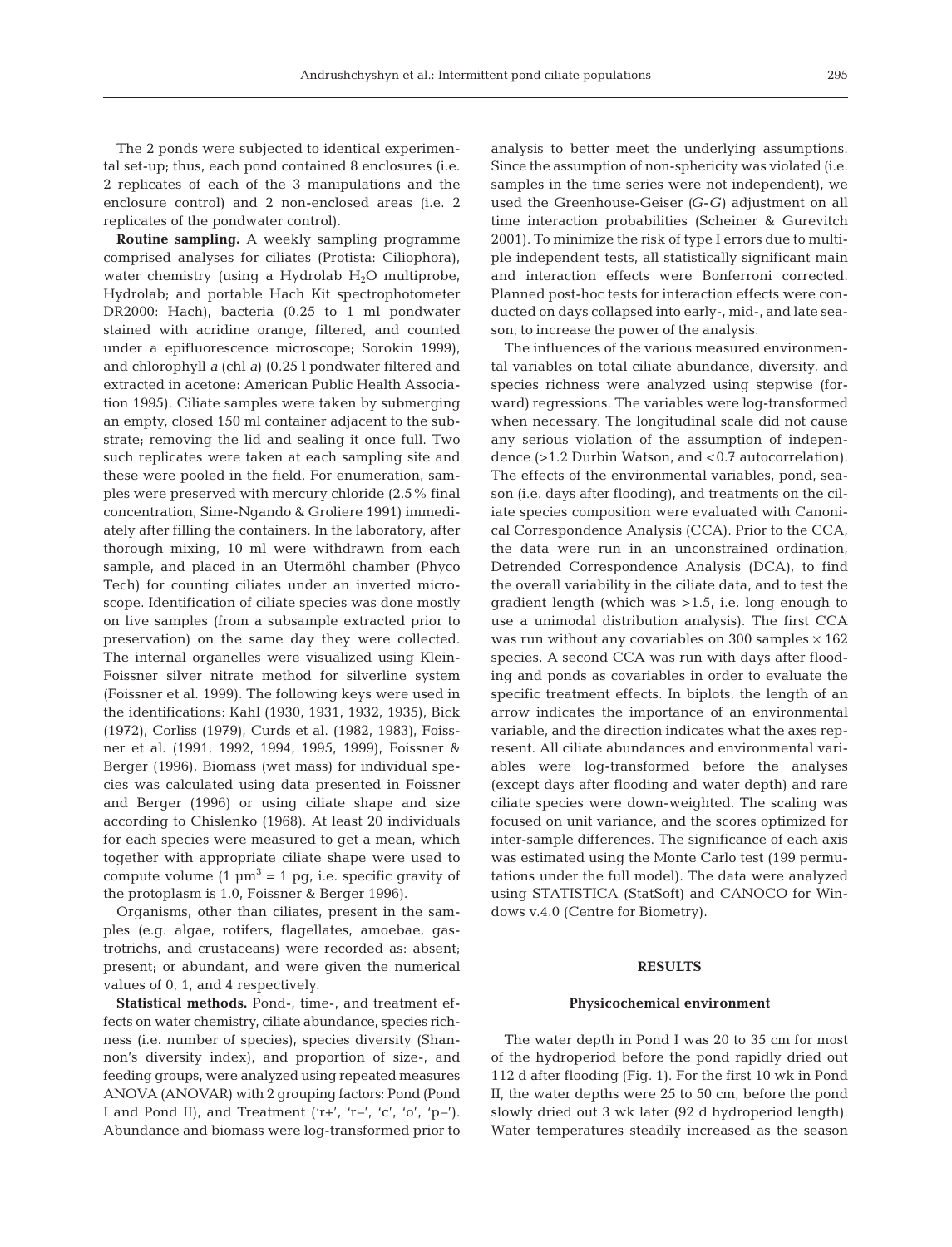

Month and days after flooding

Fig. 1. Seasonal variation in physicochemical parameters in Pond I (mean,  $n = 2$ )

progressed in both ponds, reaching maxima of 15 to 23°C (higher in Pond I, Figs. 1 & 2). Turbidity, nitrate, and ammonia were generally higher in Pond I, whereas pH and conductivity were higher in Pond II (p < 0.001, main pond effect, ANOVAR). The nutrients slowly increased with time in both ponds (pondwater controls) until they reached maxima prior to drying (Figs. 1 & 2). In Pond II, a drop in these variables on Day 64 was related to unusually high water depth.

Dissolved oxygen (DO) decreased with time in both ponds (but had a higher initial concentration in Pond I, Figs. 1 & 2,  $p < 0.0001$ , time  $\times$  pond effect, ANOVAR). Chl *a* ranged between 3 and 66  $\mu$ g l<sup>-1</sup> in Pond I, and between 4 and 163  $\mu$ g l<sup>-1</sup> in Pond II (pondwater controls), and peaked during the days prior to drying.

Compared with the pondwater controls, the enclosure controls had lower total phosphorus (–31% and –19% in Ponds I and II, respectively), higher chl *a*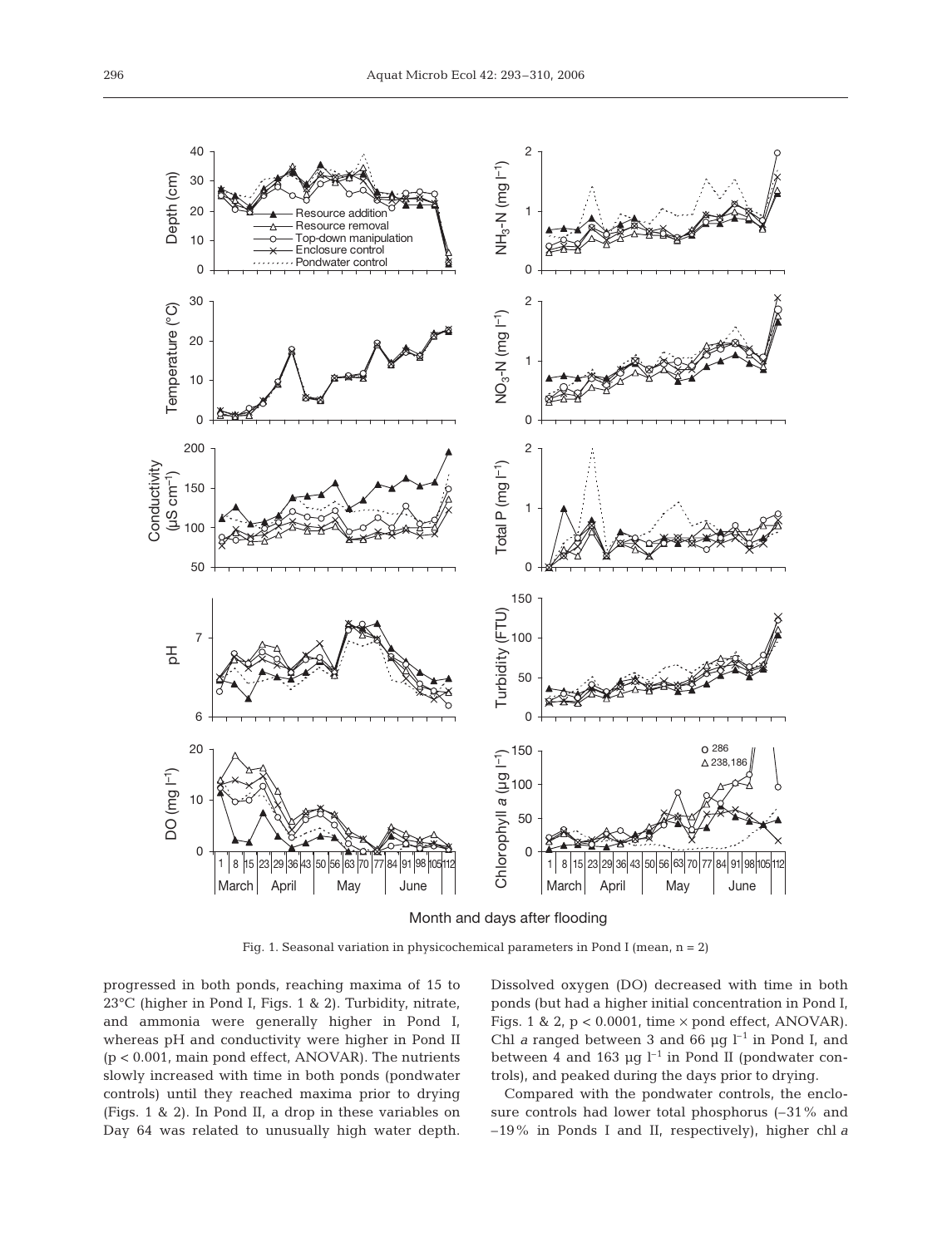

Month and days after flooding

Fig. 2. Seasonal variation in physicochemical parameters in Pond II (mean,  $n = 2$ )

(+300% and +120%), lower ammonia in Pond I (–26%), and lower conductivity in Pond II (–36%, p *<* 0.001, planned comparison of pond  $\times$  treatment effects, ANOVAR, Figs. 1 & 2). The resource addition resulted in higher nitrate (+50% in early season in both ponds), phosphorus (+70% and +40% in early-mid season in Ponds I and II), turbidity (+43% in early season), and conductivity in Pond I (+46%), but lower DO (-59%) and  $-67\%$  in Ponds I and II) and pH  $(-0.2 \text{ units in})$ 

early-mid season in both ponds). The resource removal resulted in higher DO (+20% and +70% in early season in Ponds I and II) and lower nitrate (–20% and –39%). In Pond II, the same treatment resulted in higher pH (+0.37 units in early season), but lower ammonia (–55% in early-mid-season), total phosphorus (–46% early-mid-season), and chl *a* (–55%). The top-down manipulation did not significantly affect any physicochemical variables (p > 0.01).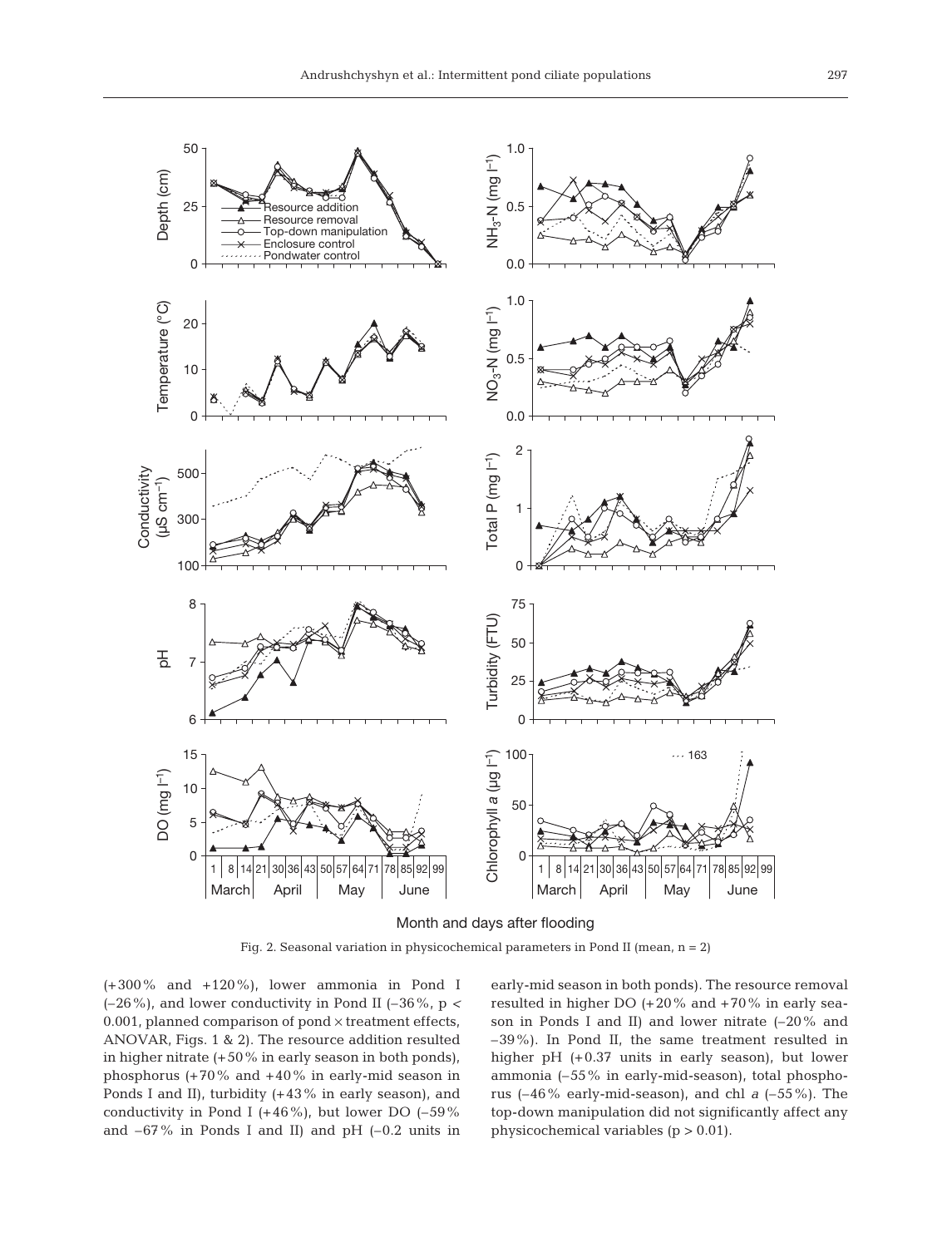## **The biota**

The bacterial abundance in the water column of the pondwater controls ranged from 1.2 to  $4.8 \times 10^6$  ml<sup>-1</sup> in Pond I, and 1.1 to  $5.5 \times 10^6$  ml<sup>-1</sup> in Pond II (Fig. 3), and was 70 and 100% higher within the enclosures (Ponds I and II, respectively, p < 0.01, planned contrast of main treatment effect). The resource addition resulted in a 100 vs. 40% higher bacterial abundance compared with the control enclosures (in Ponds I and II), whereas the resource removal resulted in a 30 vs. 70% reduction (early-mid season in Ponds I and II,  $p < 0.005$ ).

Crustaceans were more common in Pond II than in Pond I ( $p < 0.005$ ,  $F_{1,10} = 18.1$ , pond effect ANOVAR), whereas flagellates and amoebae were more common in Pond I ( $p < 0.05$ ,  $F_{1,10} = 7.1$ , Fig. 4a). The enclosures prevented the occurrence of cladocerans in Pond I and reduced ostracods in Pond II (Fig. 4b). Crustaceans peaked in April in both ponds ( $p < 0.0001$ ,  $F_{12,120} = 8.1$ , time effect ANOVAR, Fig. 4c), and in early season the abundance of crustaceans was lower within the enclosures compared with the outside pondwater in Pond II (p < 0.0001, planned contrast of treatment  $\times$  time effect ANOVAR). The resource addition resulted in an increase of crustaceans in Pond II compared with the enclosure controls (mid-, and late-season,  $p < 0.005$ ). The resource removal resulted in more flagellates and amoebae in Pond I (late-season, p < 0.0001) and more algal cells (late-season,  $p < 0.0005$ ) and crustaceans in Pond II (mid-season,  $p < 0.0005$ ). The top-down manipulation enclosures produced a lower occurrence of crustaceans in Pond I (early-, and mid-season, p < 0.05) and fewer flagellates and amoebae in Pond II (lateseason,  $p < 0.005$ ).

## **Species composition and abundance**

Full data on the occurrence of cliates in the ponds are given in Appendix 1. The number of ciliate species each week ranged from 5 to 36 in Pond I and 10 to 33 in Pond II (average,  $n = 2$ , Fig. 5a), and was higher within the enclosures than outside (mid-season, p < 0.001, planned contrast, ANOVAR, Table 1). The cumulative number of species in the pondwater controls was 74 in Pond I (58  $\pm$  2 per site, mean  $\pm$  1 SD, n = 2) and 72 in Pond II ( $62 \pm 1$ ). The enclosures added 47 more species to Pond I and 34 species to Pond II: resulting in  $61 \pm 2$  vs.  $50 \pm 2$  species in the enclosure controls (Pond I and II respectively);  $75 \pm 5$  vs.  $57 \pm 10$  in the resource additions;  $59 \pm 11$  vs.  $45 \pm 2$  in the resource removals; and  $54 \pm 1$  vs.  $58 \pm 2$  in the top-down manipulations. Of the total 162 species in the 2 ponds combined (43% Kinetofragminophora species, 36% Polyhymenophora, and 21% Oligohymenophora species,

based on the macrosystem of Corliss 1979), 65 species (40%) occurred in both ponds. 58% of the species in Pond I and 72% of the species in Pond II were present in both replicates. Persistent species (i.e. those present during the entire hydroperiod) comprised ~15% of the ciliates, whereas 25% of the species occurred sporadically (i.e. appeared in only 1 or 2 of the weeks).

Total ciliate abundance (Fig. 5b) was significantly higher and Shannon's diversity index lower (Fig. 5c) in Pond I compared with Pond II ( $p < 0.05$ , Main pond effect ANOVAR, Table 1). Ciliate abundance in the pondwater controls (i.e. outside the enclosures) was usually below 5 to 10 cells  $ml^{-1}$ , and peaked early and late in the hydroperiods (maxima of  $49$  cells m $l^{-1}$  in Pond I, and 89 cells  $ml^{-1}$  in Pond II). Total ciliate abundance in Pond I enclosures followed the pattern observed in the pondwater controls for the first 29 d. Thereafter, ciliate abundance inside the enclosures exceeded that of the pond water considerably, primarily due to small ciliates (peaking at ~102 cells  $ml^{-1}$ , p < 0.001). Thus, the resource addition resulted in higher ciliate abundance  $({\sim}325 \text{ cells m}^{-1})$  but lower diversity (Shannon's diversity index) in Pond I (mid-season, p < 0.0005, Fig. 5c). Abundances in the resource removal and top-down (partial predator removal) treatments did not differ significantly from the enclosure controls in any of the ponds.

The pondwater controls in Pond I were dominated by small (<50 µm, indicated as size group '1' in Appendix 1) *Urotricha* and *Cyclidium* species, which made up 9 to 95% of the total community (numerically) throughout the hydroperiod (average 50%). Most mediumsized species (50–200 µm, group '2') belonged to Hypotricha. Although large (>200 µm) species, such as those belonging to *Pleurotricha*, *Spirostomum*, and *Stentor*, were generally less common, they contributed significantly to overall ciliate biomass by virtue of their size (especially *S. ambiguum*). In Pond II, the small species of *Urotricha* and *Cyclidium* were less dominant than in Pond I, but still made up 5 to 54% (average 24%) of the total ciliate abundance. Other small-sized ciliates that occasionally contributed to more than 10% of the total abundance in Pond II included *Vorticella, Chilodonella,* and *Halteria*. *Strobilidium* and *Metopus* species were the most abundant medium-sized ciliates in Pond II, whereas large-sized ciliates were poorly represented. A distinctive feature of Pond II was the appearance and predominance of representatives of the order Hypotricha before drying: especially the genera *Keronopsis*, *Oxytricha*, *Stichotricha*, *Stylonychia*, *Tachysoma*, and *Uroleptus*.

Small ciliates also dominated inside the enclosures in Pond I throughout the hydroperiod (with peaks in May to June, Fig. 6a). In the resource additions of Pond I, small-sized species initially made up only 30% of the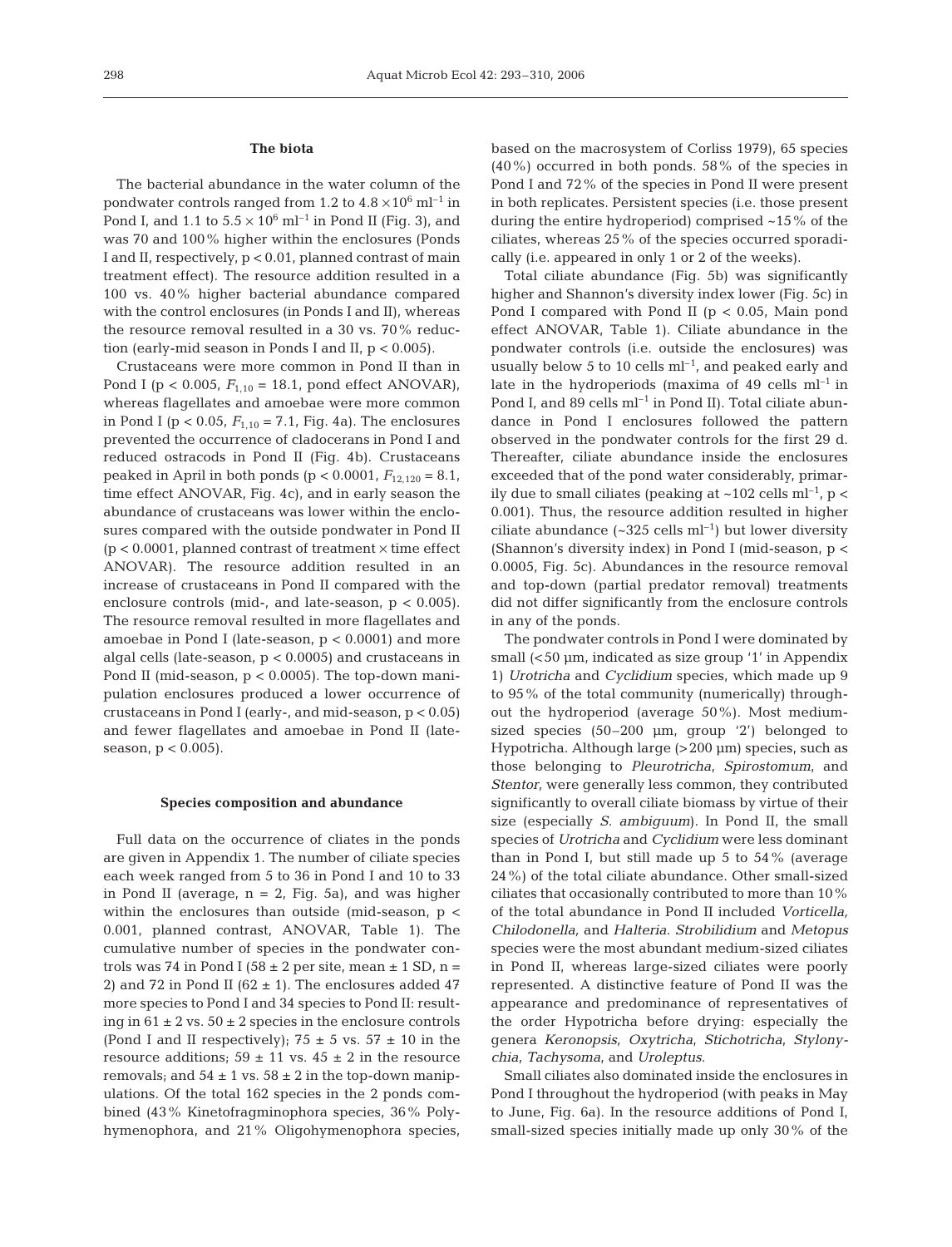

Fig. 3. Bacterial development in the different treatments in the ponds (means  $+ 1$  SD,  $n = 2$ )



Month

Fig. 4. (a) Relative abundance of major taxonomical groups from all dates combined (means + 1 SD, n = 2) within each treatment, (b) major crustacean groups, and (c) seasonal development of the crustaceans (means, n = 2) within each treatment: Figures are based on semi-quantitative abundance (abundant  $= 4$ , present  $= 1$ , absent  $= 0$ )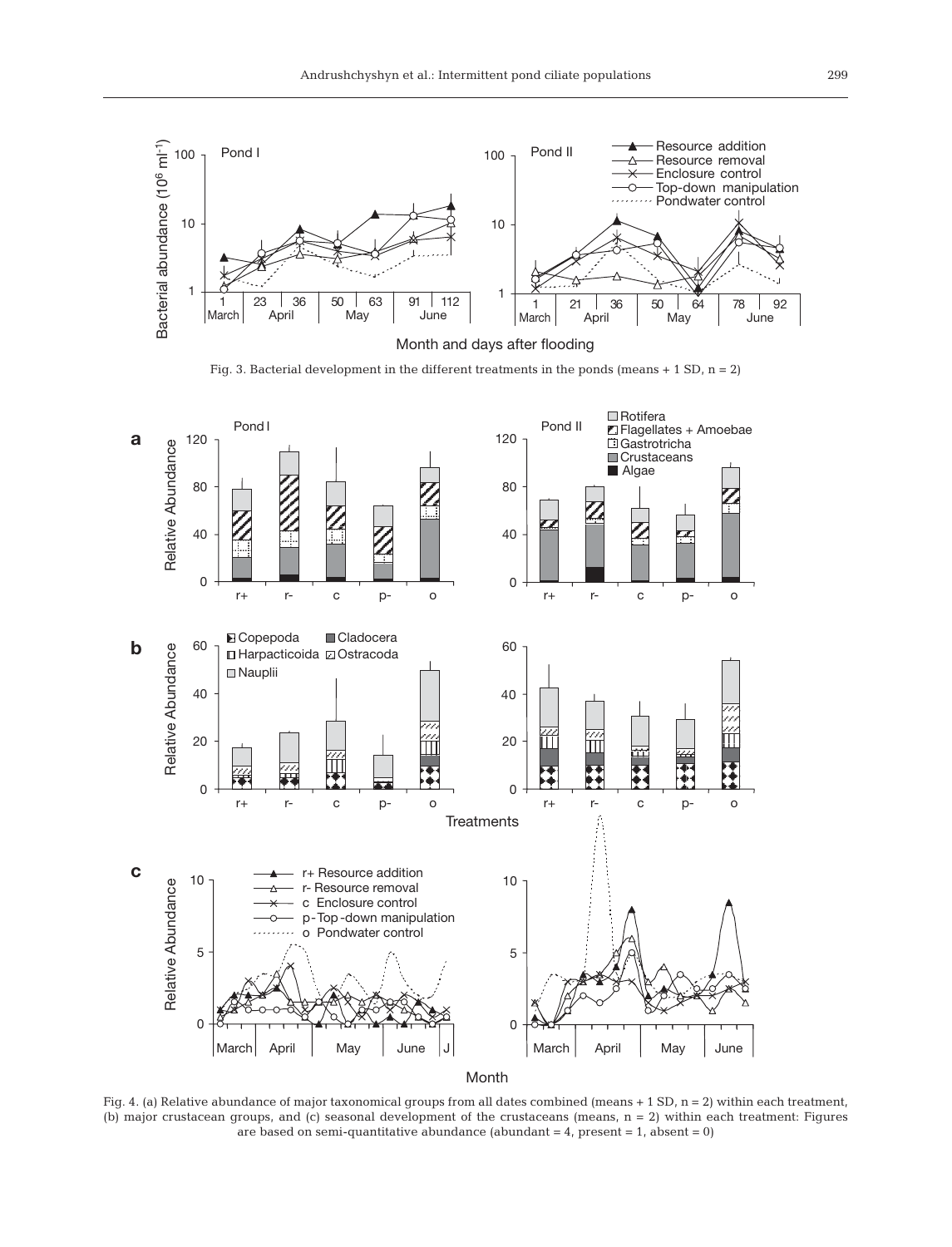

Fig. 5. Seasonal development of (a) number of ciliate species, (b) ciliate abundance, and (c) Shannon's diversity index (means, n = 2)

community (compared with 80% in the enclosure control,  $p < 0.0021$ , planned contrast of time  $\times$  pond  $\times$  treatment interaction, ANOVAR, Table 1, and Fig. 6b), but dominated the community from mid April to late May (80 to 97%), which was higher than in the enclosure controls (50 to 86%,  $p < 0.0021$ ). The peak of small-sized ciliates comprised *Cyclidium glaucoma* (~260 cells ml–1), *Urotricha farcta*, *U. furcata*, and *Halteria grandinella*. The medium-sized species were less abundant than the smaller size group, but showed a distinct seasonal pattern in the resource addition: *Colpidium kleini* (37 cells ml–1) and *C. colpoda* peaked at the beginning of the hydroperiod, and *Pelagolacrymaria rostrata* (40 cells ml<sup>-1</sup>) in the middle. Large-sized *Paramecium caudatum* and medium-sized *Vorticella* species dominated prior to drying. The leaf-litter addition was the treatment that most affected the ciliate community composition (i.e. the r+ has the longest

arrow in Fig. 7b). The leaf-litter removal resulted in increasing abundance in some species (see 'Discussion' and Fig. 7b). The top-down manipulation did not influence the ciliate community composition significantly (the arrow of p- is close to c in Fig. 7b), except for a +20% increase in the dominance of *Urotricha* and *Cyclidium* species in Pond I.

#### **Ciliate feeding groups**

Most ciliate species in the ponds feed on bacteria and algae (except diatoms, but inclusive of autotrophic flagellates; prey preferences of each ciliate are noted in the 'prey' column in Appendix 1; based on Foissner & Berger 1996). On average, one-third of the ciliate species were bacterio-algivores, one-tenth facultative bacterivores, 15% predators (feeding on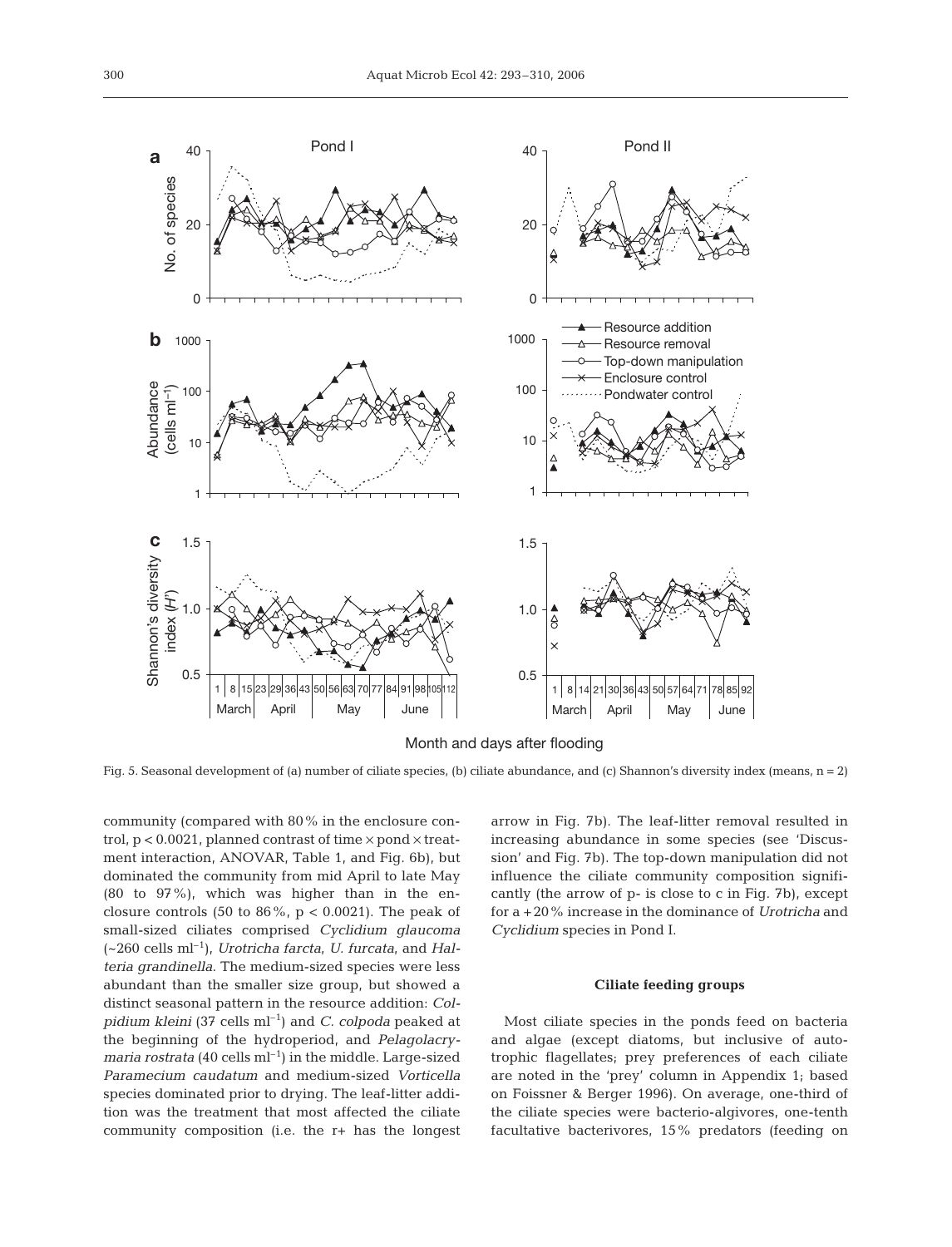Table 1. Results (*F*-values and \* indicating statistical significance) of repeated measures ANOVA, of treatment and pond effects on ciliate community properties. Statistical significant p-values are indicated by asterisks (\*p < 0.05; \*\*p < 0.01; \*\*\*p < 0.001; *G-G* adjusted for all interaction effects). Below significant *F*-values, the outcome of Bonferroni corrected planned contrasts are summarized in italics (Pond I [I], Pond II [II]; early-, mid-, late season; control enclosure [c]. pondwater control [o], resource addition [r+], and resource removal [r-]; non-significant [ns]). Mean square (MS) values of residuals are given for main effects and interaction effects

|                                             | df             | Critical<br>$p_{\text{post-hoc}}$ | Abundance                                            | Number<br>of species   | H'                                                       | Size group 1 Algivores<br>$< 50 \mu m$              |                      | Facultative<br>bacterivores                                    | Omnivores         |
|---------------------------------------------|----------------|-----------------------------------|------------------------------------------------------|------------------------|----------------------------------------------------------|-----------------------------------------------------|----------------------|----------------------------------------------------------------|-------------------|
| <b>Main effects</b><br>Pond                 | $\mathbf{1}$   | 0.05                              | $25.11***$<br>I > II                                 | 0.018                  | 65.29***<br>II > I                                       | 82.81***<br>I > II                                  | $13.9***$<br>I > II  | $51.25***$<br>I > II                                           | 64.7***<br>II > I |
| Treatment                                   | $\overline{4}$ | 0.0125                            | $8.67***$<br>0 < C                                   | 1.93                   | 1.45                                                     | 1.89                                                | $6.87**$<br>$r+ < c$ | $13.05***$<br>$r+> c$                                          | 2.48              |
| Pond<br>$\times$ Treatment                  | $\overline{4}$ | 0.0063                            | $7.22**$<br>$O_I < C_I$                              | $4.01*$<br>$O_I < C_I$ | 0.15                                                     | 1.27                                                | $4.02*$<br>ns        | 1.62                                                           | 3.12              |
| MS error                                    | 10             |                                   | 0.322                                                | 68.39                  | 0.037                                                    | 346                                                 | 271                  | 136                                                            | 159.9             |
| <b>Interaction effects</b><br>Time          | 12             |                                   | $6.00***$                                            | $4.74*$                | $3.00**$                                                 | $3.93**$                                            | 1.83                 | $3.65***$                                                      | 1.02              |
| <b>Time</b><br>$\times$ Pond                | 12             | 0.0083                            | $2.96*$                                              | 2.75                   | $2.8***$                                                 | $9.15***$<br>$I_{mid-late} > II$                    | 1.85                 | 1.33                                                           | 2.27              |
| Time<br>$\times$ Treatment                  | 48             | 0.0042                            | $3.29***$<br>$T +_{mid} > C > 0_{mid}$ $0_{mid} < C$ | $2.51*$                | $2.19***$<br>$T+_{mid\text{-}late} < C$<br>$O_{mid} < C$ | $3.09**$<br>$T +_{early} < C$                       | $2.50**$<br>ns       | $1.75*$                                                        | 1.82              |
| Time<br>$\times$ Pond<br>$\times$ Treatment | 48             | 0.0021                            | $3.14***$<br>$I+_{Lmid}$<br>$C > O_{Lmed}$           | 1.74                   | 1.40                                                     | $1.99*$<br>$0, I +_{Learlv} < C$<br>$T+_{Lmid} > C$ | $1.94*$<br>ns        | $2.73***$<br>$I+_{LII,mid} > C$<br>$I^-$ <sub>Lmid</sub> < $C$ | 1.02              |
| MS error                                    | 120            |                                   | 0.07                                                 | 24.53                  | 0.015                                                    | 143                                                 | 118                  | 91                                                             | 66.8              |

protozoans, mostly ciliates, and small metazoans), and 17% omnivorous (i.e. feeding on autotrophic organisms, small protozoans and metazoans). In Pond I the algivores comprised 58% of the total ciliate abundance (50% in Pond II), whereas 92% were bacterivores (78% in Pond II), 28% facultative bacterivores (17% in Pond II), 4% were omnivores (16% in Pond II), and less than 2% were predators (in both ponds; Fig. 6a,b,  $p < 0.01$ , pond effect ANOVAR). In midhydroperiod, the proportion of facultative bacterivores increased with ~15% in the resource addition in both ponds, and decreased with the same percentage in the resource removal ( $p < 0.01$ ). The proportion of algivores followed the seasonal trend in phytoplankton (as measured by chl *a*, Figs. 1 & 2). There were few facultative algivores in either pond (usually less than 5%) although their abundances increased as the ponds dried up (e.g. *Uroleptus gallina* in Pond II and *Pelagohalteria cirrifera* in Pond I). The most abundant representatives of omnivorous ciliates belonged to the

Hypotricha. In addition, the omnivore *Oxytricha hymenostoma* was very abundant in Pond II prior to drying (Fig. 6a). Predatory ciliates peaked at the beginning of the hydroperiod especially in Pond I, then declined in the middle and increased again slightly prior to dry-up.

# **Environmental influence on community characteristics**

Ciliate abundance (log) and the species richness from all enclosures and outside were combined into a larger dataset for analysis of the possible influence of environmental factors (i.e. the 'global solution'). In both ponds combined, the environmental variables together with pond identity and treatment explained 49% of ciliate abundance (stepwise linear regression,  $log[abundance] = 0.94 + 0.55 chl a + 0.35$  'resource addition' – 0.33 Pond;  $F_{11,119} = 11.12$ , p < 0.001), and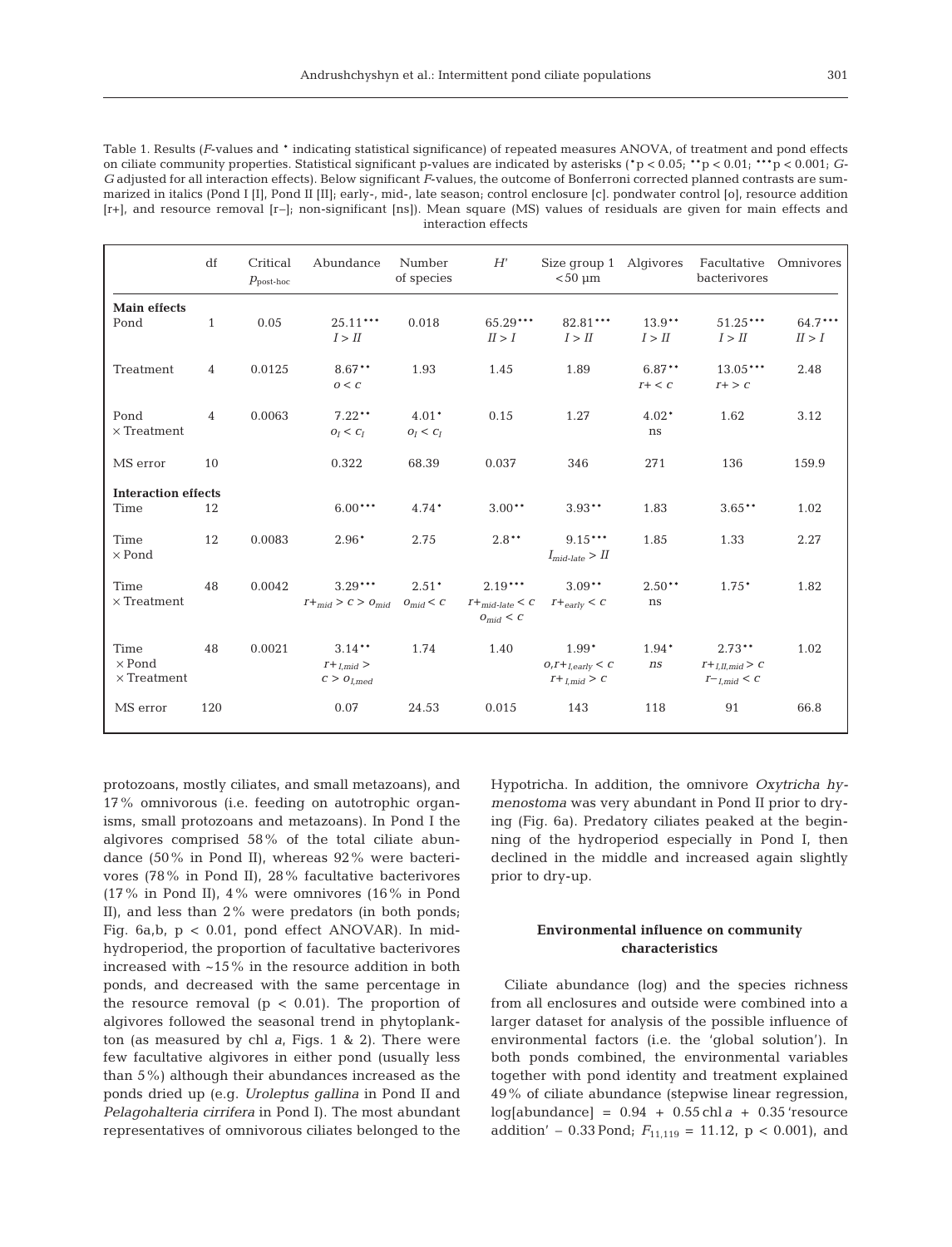![](_page_9_Figure_0.jpeg)

![](_page_9_Figure_1.jpeg)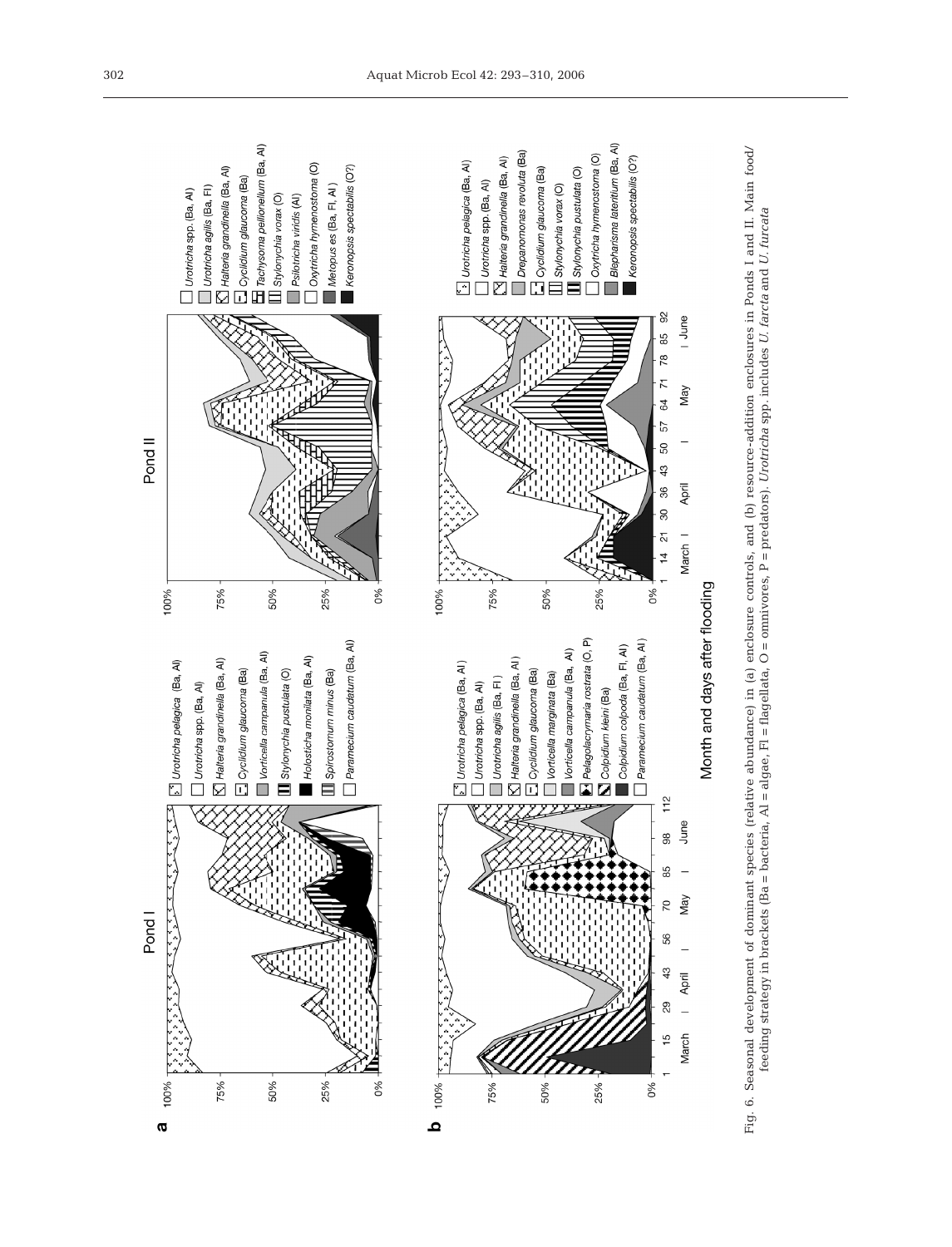![](_page_10_Figure_1.jpeg)

Fig. 7. Species-environment biplot diagram from the CCA with (a) the whole dataset in the lower diagram (species with lower than 10% fit are not shown; the abbreviated species names correspond to the species in bold in Appendix 1), and the projection of environmental variables in the upper diagram (most important variables are underlined), and (b) the same data set but with Pond and Days after flooding as covariables (species with lower than 5% fit are not shown; the abbreviated species names correspond to the underlined species in Appendix 1)

 $34\%$  of the species diversity index (H' = 0.41 + 0.39) LogDO +  $0.29$ Pond –  $0.25$  'resource addition' –  $0.21$ 'top-down manipulation';  $F_{11,119} = 5.59$ , p < 0.0001). When the same analysis was done on each pond separately, the environmental variables and treatments explained 62 vs. 32% of the ciliate abundance (in Ponds I and II, respectively); and 31 vs. 24% of the species diversity (in Pond I and II; DO was the most important factor in Pond I and pH in Pond II).

One-fifth of the total variation in the ciliate species data (22.2%) could be summarized by 4 axes in the unconstrained ordination. The measured environmental variables accounted for most of this variation (CCA,  $p = 0.005$ . The CCA axes represented a pond gradient (43.7%; i.e. pond, pH, and conductivity, Fig. 7a), a season gradient (13.5%; i.e. days after flooding and chl *a*, Fig. 7a), a bottom-up gradient (9.3%; resource addition, resource removal), and a top-down gradient (5.6%; top-down manipulation, and water depth). The species-environment correlation in each CCA axes

was 0.96, 0.85, 0.80, and 0.73 respectively. The treatment effects were further explored in a second CCA with pond and days after flooding as covariables (Fig. 7b). In this analysis, 21.4% of this variation could be explained by a bottom-up gradient (resource addition versus resource removal, pondwater control, and DO) and 12.8% by a top-down/productivity gradient (top-down manipulation and enclosure control versus nutrients and pondwater control). The 2 following axes were a temperature/DO/resource removal gradient (10%) and a pH gradient (9.6%). The species environmental correlations were 0.80, 0.75, 0.71, and 0.65. Similar gradients were found when the CCA was run on each pond separately (data not shown but differences in species assemblages are addressed in the 'Discussion'). Furthermore, rotifers and zooplankton predators had weak correlations with ciliate community composition, when added as 2 independent variables in the CCA (for simplicity these variables are not shown in the figures).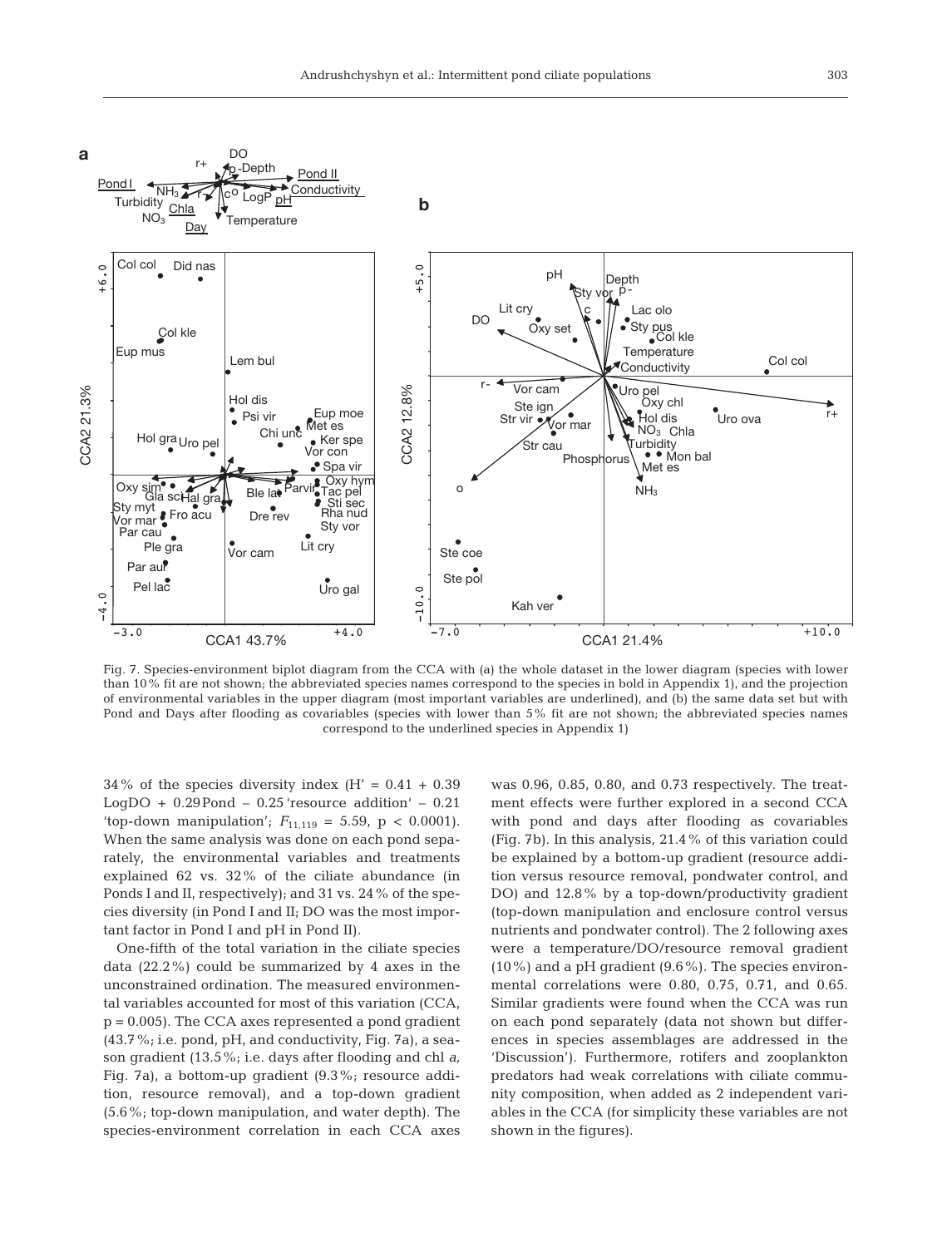## **DISCUSSION**

Ciliates provide an important link between resources and higher trophic levels in many fresh waters. They are key organisms in many freshwater food webs and could potentially absorb and reflect any perturbations; hence, ciliates are highly suitable for studying community regulating processes such as topdown and bottom-up control. The relative importance of top-down and bottom-up mechanisms is thought to change along the habitat duration gradient, but also depends on the species composition of both the prey and the predator communities. Intermittent ponds, which are near the extreme short end of the habitat duration gradient, are characterized by rapid changes in abiotic and biotic factors and the importance of bottom-up and top-down control is considered to be relatively low. However, this has not been well studied in the field.

## **Natural development of ciliates**

Total ciliate abundance, number of species, and diversity showed a bimodal seasonal distribution in the pondwater controls, with maxima in spring and late summer. The peak in early spring coincided with raised temperature and release of nutrients from decomposition of dead aquatic vegetation and riparian leaf litter, whereas the peak prior to drying was a concentration effect caused by the shrinking water volume. The lower ciliate abundance and diversity in mid-hydroperiod co-occurred with low phytoplankton concentrations, and with higher abundance of crustaceans (peaked in mid-late April). The ciliate communities underwent rapid species succession and contained many rare species (temporally and spatially, Andrushchyshyn et al. 2003, this study). The low overlap in ciliate species composition between the 2 intermittent ponds suggests that, although ciliates may have cosmopolitan distributions (Finlay & Fenchel 2004), species composition in adjacent habitats can vary considerably. Moreover, despite the visual and measured homogeneous appearance of each pond (in terms of within-pond depth, substrate, water chemistry, light regime, and macrophyte composition), the spatial heterogeneity of ciliate populations within each pond was pronounced (one-third of the species present occurred in only 1 of 2 replicates). Such variation could be related to continuous reciprocal interactions with the environment, alongside the ability of ciliates to quickly and repeatedly exploit suitable, and novel, niches (e.g. Finlay & Esteban 1998b) — as where, for example, the species counts rose in the Vandorf enclosures compared with the pondwater itself.

# **Influential factors**

The spatial and temporal distributions of ciliates are usually governed by seasonal factors, by temporal and spatial availability of food and habitat resources, by the distribution of oxygen, and by competition and predator-prey relations (e.g. Bick 1973, Kusano et al. 1987, review by Beaver & Crisman 1989, Guhl et al. 1994). Several of these factors were influential for the ciliate community structure in Vandorf ponds: the measured environmental variables (including pond and treatments) accounted for half of the variation in ciliate abundance, one-third of the species diversity, and one-fifth of the community composition. Ciliate abundance and diversity were best explained by pond characteristics and the leaf litter addition treatment. The most influential factors, however, were chl *a* for ciliate abundance, and dissolved oxygen for species diversity. Ciliate community composition was best explained by pond characteristics, followed by season and treatment.

The differences in ciliate species composition between the 2 ponds could be attributed to differences in food availability and vegetation structure (mixed emergent, submergent, and floating plants in Pond I, but mainly *Phalaris* sp. in Pond II); water chemistry (e.g. higher levels of nitrogen and turbidity in Pond I, and higher pH, conductivity, and DO in Pond II); and predation pressure (zooplankton density was higher in Pond II). For example, an overall higher bacterial abundance in Pond I was accompanied by higher occurrence of ciliate bacterivores, and the facultative bacterivores in Pond I comprised 6 species with a total abundance 20 times higher than in Pond II, which had 9 species of facultative bacterivores. The lower abundance of ciliates in Pond II compared with Pond I was likely coupled to predation pressure because zooplankton (e.g. cladocera and harpacticoids) and omnivorous hypotricha species (which potentially feed on small-sized ciliates) were more abundant in Pond II than in Pond I. Several previous studies have reported tight correlation between the abundances of zooplankton predators and ciliates (Gilbert 1989, review by Stoecker & Capuzzo 1990, Pace & Funke 1991, Gilbert & Jack 1993, Sanders & Wickham 1993, Sipura et al. 2003).

The seasonal development of ciliate community composition in the ponds was strong and correlated with the increasing temperatures. The seasonal change in the relative feeding groups reflected changes in food composition and abundance (leaf litter, detritus, bacteria), whereas the change in size distribution indicated selective predation by zooplankton, and other ciliates. In addition, light availability mostly restricted the distribution of species containing symbi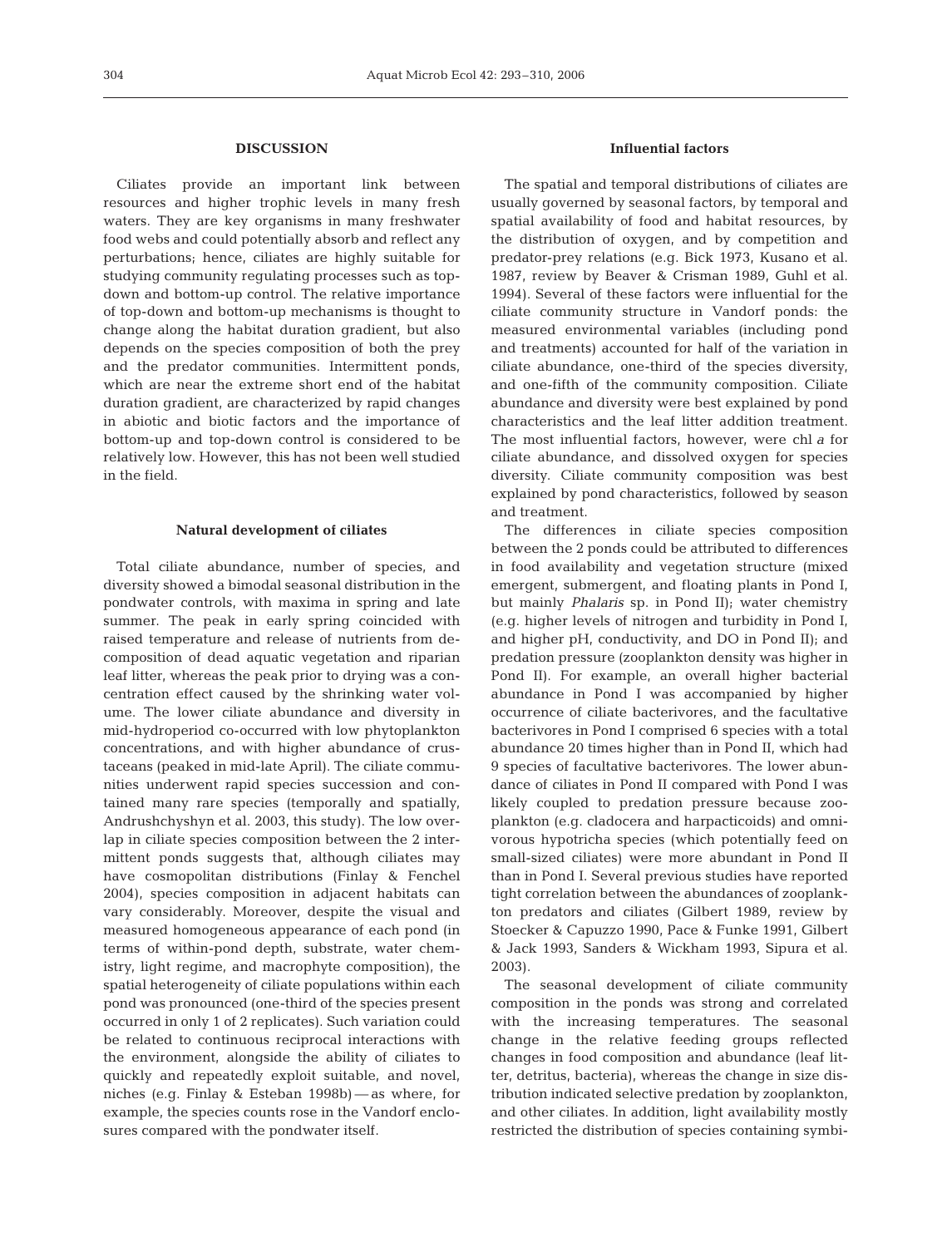otic algae (e.g. some species in the genera *Strombidium, Halteria, Loxodes, Stichotricha, Oxytricha,* and *Paraurostyla*) to early in the hydroperiod before turbidity increased in the ponds, and the high density of Hypotricha (most of them contain symbiotic zoochlorellae) in Pond II (which was less turbid than Pond I).

## **Treatment effects**

The use of enclosures led to higher species richness and ciliate abundance, possibly due to more favourable physicochemical environments, and/or by broadening the range of niches available, by restricting movement of zooplankton predators, and by the cumulative effect of the ciliates themselves.

Although the importance of leaf litter decomposition for bacteria and protist abundance can be strong in ponds (Hatano & Watanabe 1981, Kusano et al. 1987), many studies suggest that the addition of resources or nutrients can have weak effects on protists due to indirect effects, interactions with other zooplankton, predation (especially by *Daphnia*), and internal feedback mechanisms (Pace & Funke 1991, Havens & Beaver 1997, Marchessault & Masumder 1997, Hillebrand et al. 2002). However, the addition of leaf litter was the treatment that had most influence on the ciliate community in the Vandorf ponds. This treatment increased total ciliate abundance significantly (especially smallsized ciliates in mid-season), and affected ciliate community composition. In Pond I, this treatment resulted in the appearance of 11 rare species and 2 abundant species (*Urotricha ovata* and *Colpidium colpoda*). Some of these species possibly originated from cysts introduced with riparian leaf litter. Moreover, some species (e.g. *Cyclidium glaucoma*, *Urotricha farcta*, *U. furcata*, and *Halteria grandinella*) attained very high densities in this treatment, especially early in the hydroperiod and coincided with increasing temperatures and decomposition of terrestrial material. Several species within the genera *Colpidium, Frontonia, Loxodes, Metopus, Spirostomum,* and *Stentor* are known to survive well in low oxygen environments (Foissner & Berger 1996), and the contribution of these taxa was considerably higher when oxygen levels were low in the resource addition in Pond I (especially early in the hydroperiod). In addition, the increase of small ciliates was accompanied by an increase of medium-sized *Pelagolacrymaria rostrata* (peaked in abundance during Days 75 to 85) — a predator that feeds on *Urotricha* and oligotrichs (Foissner et al. 1999). In Pond II, the resource additions affected ciliate abundance at times, but had less influence on the species composition. However, medium-sized bacterivores (especially *Colpidium kleini* and *C. colpoda*) peaked during the first 3 wk after snowmelt in this treatment. Thus, the effects of the resource addition differed between the 2 ponds, suggesting that the outcome of food web manipulations was more related to differences in abiotic and biotic factors than to habitat proximity.

Since leaf-litter is not a direct food resource for ciliates, treatment effects were likely mediated by alterations in the habitat and in food composition. The addition of leaf litter resulted in higher bacterial abundance in the water column, higher nutrient concentrations, and lower dissolved oxygen (due to increasing decomposition), which was accompanied by an increasing dominance of ciliate bacterivores (which sometimes comprised 60 to 85% of the ciliates). These results agree with the finding of Hatano & Watanabe (1981), who showed a strong relationship between bacterivore protists and leaf-litter decomposition in permanent ponds.

The resource removal resulted in decreasing levels of nutrients and bacteria, and a lower proportion of ciliate bacterivores in Pond I. Ciliate abundance and species richness also tended to be lower in this treatment than in the enclosure controls, however, these effects were not statistically significant. Other effects included higher biomass of the large species of *Holophrya* and *Stentor* in Pond I, and some species of *Vorticella* in Pond II. Also, the abundance of *Halteria, Strobilidium*, and *Strombidium* increased when leaf and plant litter were removed. These taxa are either algivorous or contain symbiotic algae which keeps them directed towards light, thus an increase in these species may be attributed to the lower turbidity in this treatment compared with the enclosure controls.

The top-down manipulation excluded the entry of aerially colonizing insects (e.g. culicids, chironomids, and *Chaoborus*) whose larvae could feed directly upon ciliates and potentially have a substantial effect on their prey communities (review in Sanders & Wickham 1993). The nets also excluded Coleoptera and Odonata, whose larvae feed on zooplankton, and thereby, indirectly, may affect ciliate dynamics. However, this manipulation did not affect the ciliate community significantly, indicating a decoupling of the top-down effect at a higher trophic level. The weak top-down control on the ciliate community was consistent for 2 consecutive years (see Andrushchyshyn et al. 2003), suggesting that abiotic parameters were more important in governing the ciliate communities than the topdown manipulation tested here, and that the treatment failed to reduce predation pressure on the ciliates. Contrary to what was expected, however, this treatment resulted in a decrease in crustaceans in Pond I and less flagellates and amoebae in Pond II. Although macrofauna are known to predate upon meiofauna (Schmid-Araya & Schmid 2000), and meiofauna predate upon ciliates (McCormick & Cairns 1991), unex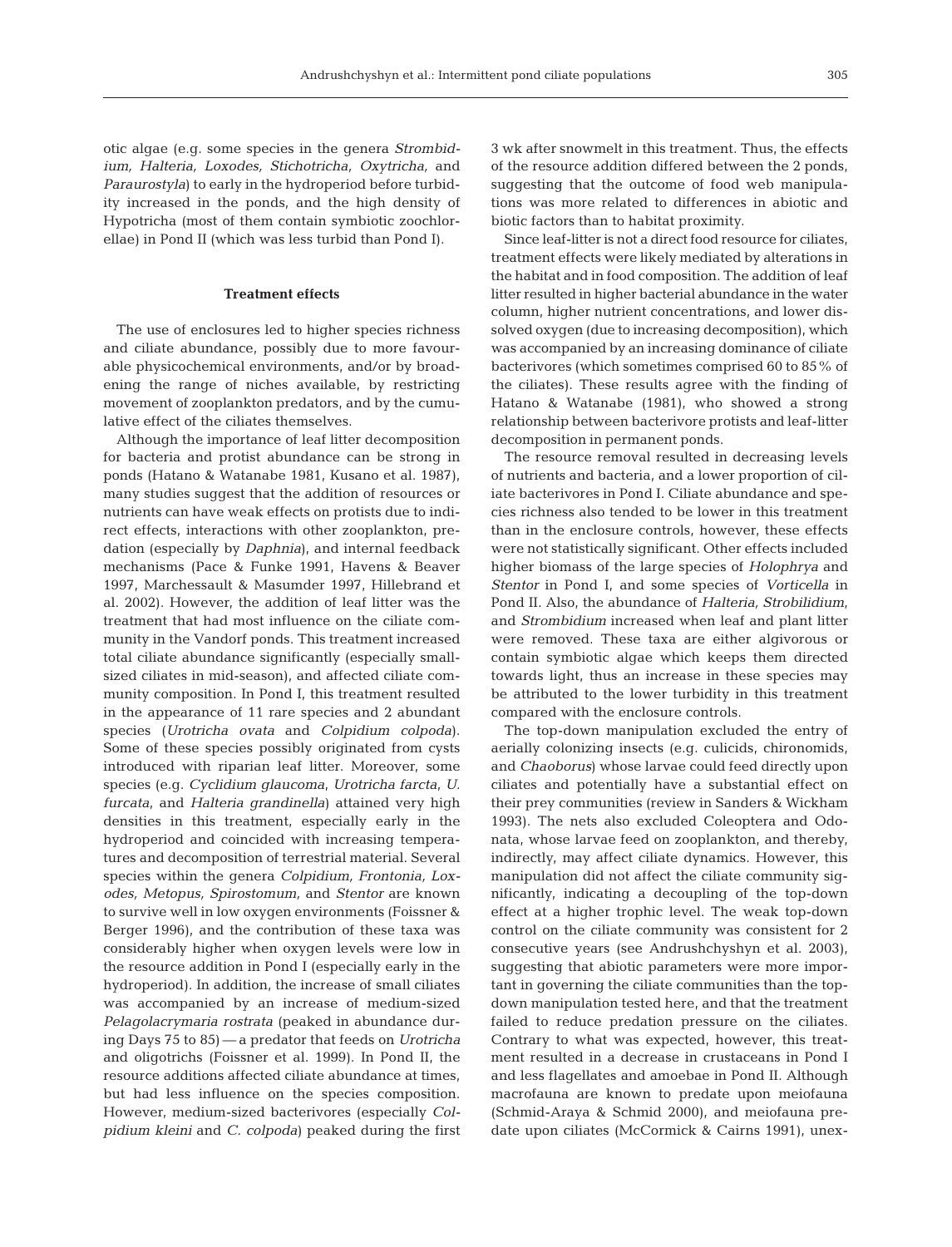pected or absent cascading effects from invertebrate predator removal have been reported from several studies. For example, Pace & Funke (1991) showed that top-down mechanisms were 'truncated' at the level of protists, and Sipura et al. (2003) attributed the absence of community-level cascades to consumer recycling of resources and trophic level heterogeneity. However, Wickham et al. (2004) found that ciliate abundance decreased and the ciliate composition changed when macrozooplankton predators were removed from lake enclosures. Thus, the outcome of food web manipulations is likely habitat specific, partly due to differences in relative abundance of predators and prey, selective feeding, and presence and abundance of alternative prey (review by Sanders & Wickham 1993), and possibly due to the different mechanisms that prevail in permanent versus intermittent waters.

Since ciliates are an intermediate link between bacteria and zooplankton, high ciliate abundance and strong seasonal community development, as observed in the Vandorf ponds, likely significantly contribute to the seasonal variation in other components of the food web. We conclude that although the Vandorf ciliate populations showed pronounced natural temporal and spatial heterogeneity, together with rapid species succession, responses to some of the manipulations were nonetheless detectable, suggesting that pond physicochemical characteristics and bottom-up trophic effects were important in governing the ciliate community structure in these 2 intermittent ponds.

*Acknowledgements.* We gratefully acknowledge funding for this project from the Natural Sciences and Engineering Research Council of Canada to D.D.W. We thank K. Wilson and M. Roy for help in the field, A. Tavares for editorial assistance, and 2 anonymous referees for useful comments on the manuscript. We are also very grateful to Dr. and Mrs. P. van Nostrand for permission to work on their property.

#### LITERATURE CITED

- American Public Health Association, American Water Works Association, and Water Pollution Control Federation (1995) Standard methods for the examination of water and wastewater, 19th edn. Washington, DC
- Andrushchyshyn O, Magnusson AK, Williams DD (2003) Ciliate populations in temporary freshwater ponds: seasonal dynamics and influential factors. Freshw Biol 48:548–564
- Beaver JR, Crisman TL (1989) Review the role of ciliated protozoa in pelagic freshwater ecosystems. Microb Ecol 17:111–136
- Berninger UG, Wickham SA, Finlay BJ (1993) Trophic coupling within the microbial food web: a study with fine temporal resolution in a eutrophic freshwater ecosystem. Freshw Biol 30:419–432
- Bick H (1972) Ciliated protozoa an illustrated guide to the species used as biological indicators in freshwater biology. World Health Organization, Geneva
- Bick H (1973) Population dynamics of protozoa associate with the decay of organic materials in fresh water. Am Zool 13: 149–160
- Chislenko LL (1968) Nomographs for determination of weight of water organisms by sizes and body shape. Academy of Science of USSR, Moscow (in Russian)
- Corliss JO (1979) The ciliated protozoa characterization, classification and guide to the literature. Pergamon Press, Oxford
- Curds CR, Gates MA, Roberts DM (1982) British and other freshwater ciliated protozoa. Part I. Ciliophora: Kinetofragminophora. Cambridge University Press, Linnean Society of London, London
- Curds CR, Gates MA, Roberts DM (1983) British and other freshwater ciliated protozoa. Part II. Ciliophora: Oligohymenophora and Polyhymenophora. Cambridge University Press, Linnean Society of London, London
- Fenchel T (1987) Ecology of Protozoa the biology of freeliving phagotrophic protists. Springer Verlag, New York
- Finlay BJ, Esteban GF (1998a) Freshwater protozoa: biodiversity and ecological function. Biodivers Conserv 7:1163–1186
- Finlay BJ, Esteban GF (1998b) Planktonic ciliate species diversity as an integral component of ecosystem function in a freshwater pond. Protist 149:155–165
- Finlay BJ, Fenchel T (2004) Cosmopolitan metapopulations of free-living eukaryotes. Protist 155:237–244
- Foissner W, Berger H (1996) A user friendly guide to the ciliates (Protozoa, Ciliophora) commonly used by hydrobiologists as bioindicators in rivers, lakes, and waste waters, with notes on their ecology. Freshw Biol 35:375–482
- Foissner W, Blatterer H, Berger H, Kohmann F (1991) Taxonomische und ökologische Revision der Ciliaten des Saprobiensystems — Band I: Cyrtophorida, Oligotrichida, Hypotrichia, Colpodea. Informationsberichte Des Bayerischen Landesamtes für Wasserwirtschaft 1:1–478
- Foissner W, Berger H, Kohmann F (1992) Taxonomische und ökologische Revision der Ciliaten des Saprobiensystems — Band II: Peritricha, Heterotricha, Odontostomatida. Informationsberichte Des Bayerischen Landesamtes für Wasserwirtschaft 1:1–502
- Foissner W, Berger H, Kohmann F (1994) Taxonomische und ökologische Revision der Ciliaten des Saprobiensystems — Band III: Hymenostomata, Prostomatida, Nassulida. Informationsberichte Des Bayerischen Landesamtes für Wasserwirtschaft 1:1–548
- Foissner W, Berger H, Blatterer H, Kohmann F (1995) Taxonomische und ökologische Revision der Ciliaten des Saprobiensystems —Band IV: Gymnostomatea, Loxodes, Suctoria. Informationsberichte Des Bayerischen Landesamtes für Wasserwirtschaft 1:1–540
- Foissner W, Berger H, Schaumburg J (1999) Identification and ecology of limnetic plankton ciliates. Informationsberichte Heft, Report, Issue 3
- Gilbert JJ (1989) The effect of *Daphnia* interference on a natural rotifer and ciliate community: short-term bottle experiments. Limnol Oceanogr 34:606–617
- Gilbert JJ, Jack JD (1993) Rotifers as predators on small ciliates. Hydrobiologia 255:247–253
- Goulder R (1971) The effects of saprobic conditions on some ciliated Protozoa in the benthos and hypolimnion of a eutrophic pond. Freshw Biol 1:307–318
- Goulder R (1974) The seasonal and spatial distribution of some benthic ciliated protozoa in Esthwaite Water. Freshw Biol 4:127–147
- Guhl BE, Finlay BJ, Schink B (1994) Seasonal development of hypolimnetic ciliate communities in a eutrophic pond. FEMS Microbiol Ecol 14:293–306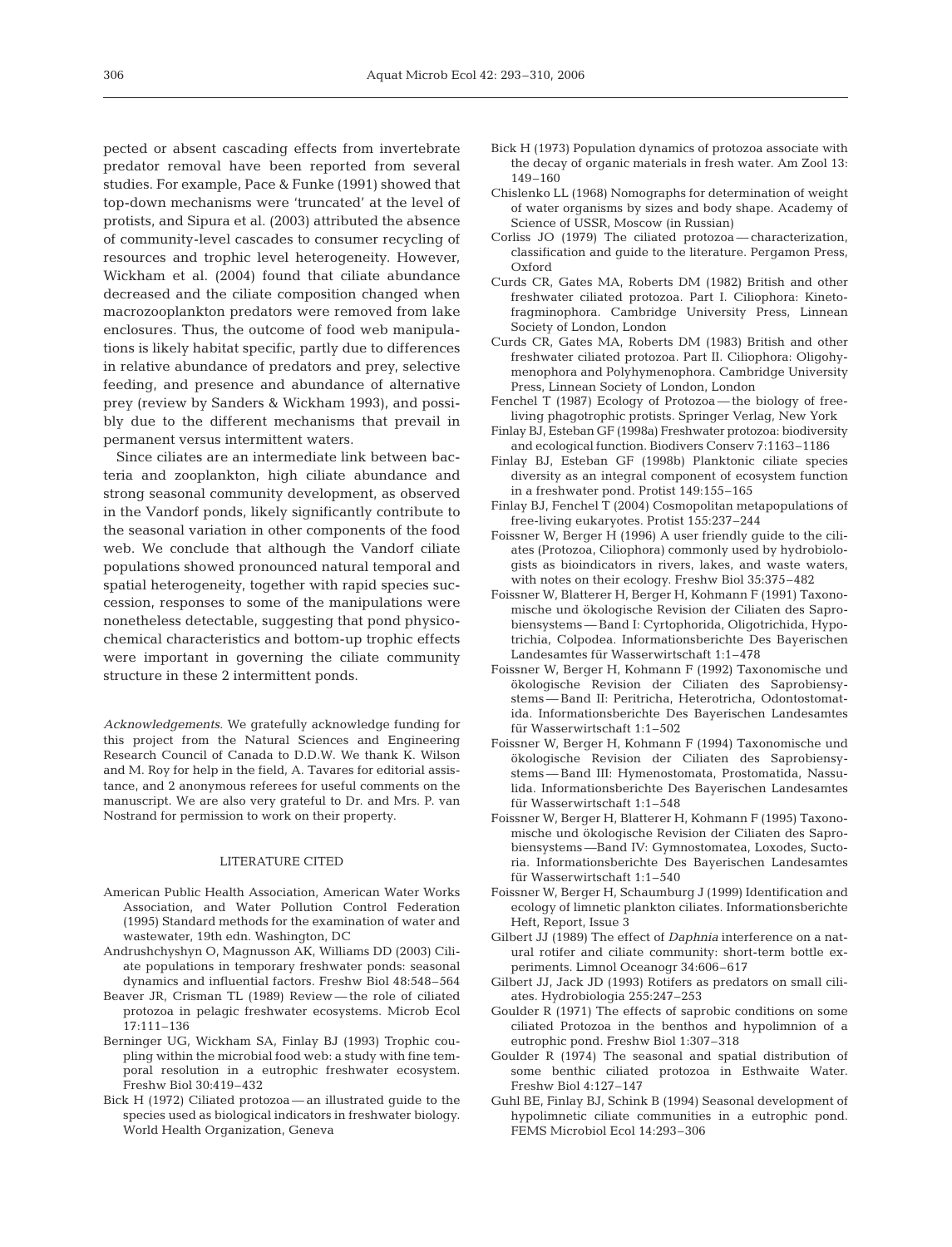- Hatano H, Watanabe Y (1981) Seasonal change of protozoa and micrometazoa in a small pond with leaf litter supply. Hydrobiologia 85:161–174
- Havens KE, Beaver JR (1997) Consumer vs. resource control of ciliate protozoa in a copepod-dominated subtropical lake. Arch Hydrobiol 140:491–511
- Hillebrand H, Kahlert M, Haglund AL, Berninger UG, Nagel S, Wickham S (2002) Control of microbenthic communities by grazing and nutrient supply. Ecology 83:2205–2219
- James MR, Burns CW, Forsyth DJ (1995) Pelagic ciliated protozoa in 2 monomictic, southern temperate lakes of contrasting trophic state: seasonal distribution and abundance. J Plankton Res 17:1479–1500
- Kahl A (1930) Urtiere oder Protozoa I: Wimpertiere oder Ciliata (Infusoria) 1. Allgemeiner Teil und Prostomata. Tierwelt Deutschlands 18:1–180
- Kahl A (1931) Urtiere oder Protozoa I: Wimpertiere oder Ciliata (Infusoria) 2. Holotricha ausser den im 1. Teil behandelten Prostomata. Tierwelt Deutschlands 21: 181–398
- Kahl A (1932) Urtiere oder Protozoa I: Wimpertiere oder Ciliata (Infusoria) 3. Spirotricha. Tierwelt Deutschlands 25:399–650
- Kahl A (1935) Urtiere oder Protozoa I: Wimpertiere oder Ciliata (Infusoria) 4. Peritricha und Chonotricha. Tierwelt Deutschlands 30:651–886
- Kusano H, Kusano T, Watanabe Y (1987) Seasonal succession of a microphagotroph community in a small pond during litter decomposition. Microb Ecol 14:55–66
- Madoni P (1991) Seasonal changes of ciliate protozoa in a small pond covered by floating macrophytes. Arch Hydrobiol 121:449–461
- Madoni P, Sartore F (2003) Long-term changes in the structure of ciliate communities in a small isolated pond. Ital J Zool 70:313–320
- Marchessault P, Mazumder A (1997) Grazer and nutrient impacts on epilimnetic ciliate communities. Limnol Oceanogr 42:893–900
- McCormick PV, Cairns J (1991) Effects of micrometazoa on the protistan assemblage of a littoral food web. Freshw Biol 26:111–119
- Muylaert K, Van der Gucht K, Vloemans N, De Meester L, Gillis M, Vyverman W (2002) Relationship between bacterial community composition and bottom-up versus topdown variables in 4 eutrophic shallow lakes. Appl Environ Microbiol 68:4740–4750
- Müller H, Schöne A, Pinto-Coelho RM, Schweizer A, Weisse T (1991) Seasonal succession of ciliates in Lake Constance. Microb Ecol 21:119–138
- Pace ML, Funke E (1991) Regulation of planktonic microbial communities by nutrients and herbivores. Ecology 72: 904–914
- Picken LE (1937) The structure of some protozoan communities. J Ecol 25:368–384
- Salvado H, Gracia MD (1991) Response of ciliate populations to changing environmental conditions along a freshwater reservoir. Arch Hydrobiol 123:239–255
- Sanders R, Wickham S (1993) Planktonic protozoa and metazoa: predation, food quality and population control. Mar Microb Food Webs 7:197–223
- Scheiner SH, Gurevitch J (2001) Design and analysis of ecological experiments. Oxford University Press, Oxford
- Schmid-Araya JM, Schmid PE (2000) Trophic relationships: integrating meiofauna into a realistic benthic food web. Freshw Biol 44:149–163
- Sime-Ngando T, Groliere C (1991) Effets quantitatifs des fixateurs sur la conservation des ciliés planctoniques d'eau douce. Arch Protistenkd 140:109–120
- 2imek K, Bobkova J, Macek M, Nedoma J, Psenner R (1995) Ciliate grazing on picoplankton in a eutrophic reservoir during the summer phytoplankton maximum — a study at the species and community-level. Limnol Oceanogr 40: 1077–1090
- Sipura J, Lores E, Snyder RA (2003) Effect of copepods on estuarine microbial plankton in short-term microcosms. Aquat Microb Ecol 33:181–190
- Sorokin YI (1999) Aquatic microbial ecology a textbook for students in environmental sciences. Backhuys Publishers, Leiden
- Stoecker DK, Capuzzo JM (1990) Review predation on protozoa: its importance to zooplankton. J Plankton Res 12: 891–908
- Wang CC (1928) Ecological studies of the seasonal distribution of protozoa in a fresh-water pond. J Morph Phys 46: 431–478
- Wickham SA, Nagel S, Hillebrand H (2004) Control of epibenthic ciliate communities by grazers and nutrients. Aquat Microb Ecol 35:153–162
- Williams DD (1997) Temporary ponds and their invertebrate communities. Aquat Conserv 7:105–117
- Williams DD (2006) The biology of temporary waters. Oxford University Press, Oxford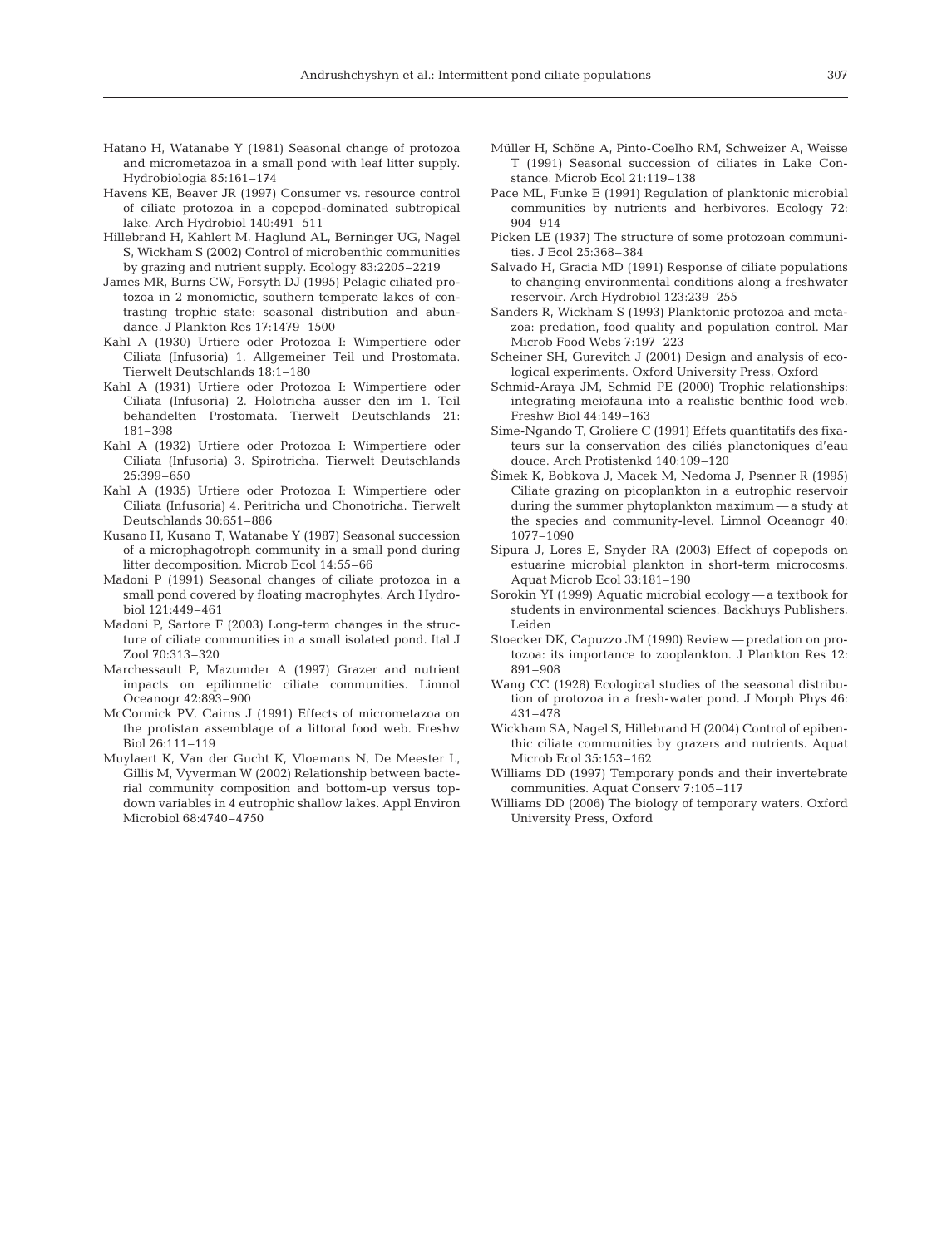**Appendix 1.** Summary of ciliate occurrence in Ponds I and II (average ciliates per ml in all enclosures and pondwater control per sampling date, n = 10 replicates, 17 sampling dates for Pond I and 14 dates for Pond II), with notes on ciliate size (1 = 10–50 µm; 2 = 50–200 µm; 3 > 200 µm), habitat preference (p indicates planktonic, all other ciliates are benthic), and sporadic species (s), individual biomass (see 'Materials nad methods: Routine sampling'), feeding preference (a = algae, b = bacteria, c = cyanobacteria, s = sulphur bacteria, d = diatoms, h = heterotrophic flagellates, o = omnivorous, p = predator [mostly ciliates and some small metazoans], Hi = histophagous), and presence in treatments  $(+)$  = resource addition,  $-$  = resource removal,  $p = top-down$  manipulation,  $c = enclosure$  control,  $o = pond$ -water control). Species identified as important in the first CCA analysis (>10% fit) are denoted in bold, and the second CCA analysis (>5% fit) are underlined

|                                                                                                   |            | Abundance        |                     | Indiv.                                            |                  | Treatment                                        |                                                                 |  |  |
|---------------------------------------------------------------------------------------------------|------------|------------------|---------------------|---------------------------------------------------|------------------|--------------------------------------------------|-----------------------------------------------------------------|--|--|
| Ciliate species                                                                                   |            |                  |                     | $(x10^{-3}$ cells ml <sup>-1</sup> ) Size biomass | Prey             | Pond I                                           | Pond II                                                         |  |  |
|                                                                                                   |            | Pond I   Pond II |                     | $10^{-6}$ mg                                      |                  | $+ + - - p p c c 0$                              | $++ - - p p c c 0$                                              |  |  |
|                                                                                                   |            |                  |                     |                                                   |                  |                                                  |                                                                 |  |  |
| I. Kinetofragminophora                                                                            |            |                  |                     |                                                   |                  |                                                  |                                                                 |  |  |
| Actinobolina radians (Stein 1867) Strand 1928                                                     | 20.6       |                  | $\overline{2}$      | 125                                               | p                | $-$ p p c<br>0 <sub>0</sub>                      |                                                                 |  |  |
| Actinobolina vorax (Wenrich 1929) Kahl 1930                                                       | 0.6<br>5.3 | 12.9             | 2s                  | 250                                               | $\, {\rm p}$     | $\begin{array}{c} + \end{array}$                 | p p                                                             |  |  |
| Amphileptus pleurosigma (Stokes 1884) Foissner 1984                                               |            | 2.1              | 3                   | 150                                               | p                | $\mathbf C$                                      | $\begin{array}{c} + \end{array}$<br>p                           |  |  |
| Askenasia volvox (Eichwald 1852) Kahl 1930                                                        | 55.3       | 49.3             | 1 <sub>p</sub>      | 35                                                | ad               | $- p$<br>$\mathbf C$<br>0 <sub>0</sub><br>$^{+}$ | $+$<br>$-$ p p c c<br>$\mathbf{O}$                              |  |  |
| Balanion planctonicum Foissner, Oleksiv & Müller 1990                                             |            | 2.1              | 1 ps                | 2                                                 | $\mathbf a$      |                                                  |                                                                 |  |  |
| Chilodonella uncinata (Ehrenberg 1838) Strand 1928                                                | 45.9       | 306.4            | $\mathbf{1}$        | 11                                                | $\mathbf b$      | $-$ p p c c o o                                  | ррс<br>$C$ O O<br>$+ +$<br>$\overline{\phantom{a}}$             |  |  |
| Chilodontopsis depressa (Perty 1852) Blochmann 1895<br>Didinium nasutum (Müeller 1773) Stein 1859 | 77.6       | 20.7             | 2<br>$\overline{2}$ | 10<br>500                                         | bad              | p c c o o                                        | p p<br>$C$ O O                                                  |  |  |
|                                                                                                   | 10.6       | 6.4              | 3s                  | 390                                               | p                | p c c o o<br>$+$ $+$                             | p p                                                             |  |  |
| Dileptus amphileptoides Kahl 1931<br>Dileptus anguillula Kahl 1931                                |            | 1.4<br>2.1       | 2s                  | 80                                                | p                |                                                  | $^{+}$                                                          |  |  |
| Dileptus anser Müeller 1786                                                                       | 1.2        |                  | 3s                  | 700                                               | p                |                                                  | C                                                               |  |  |
| Dileptus bivacuolatus Da Cunha 1915                                                               | 0.6        | 0.7              | 2s                  | 130                                               | p                | $\mathbf C$                                      |                                                                 |  |  |
| Dileptus conspicuus Kahl 1931                                                                     | 1.2        |                  | 2s                  | 180                                               | p                | $\begin{array}{c} + \end{array}$<br>$\mathbf 0$  | $\mathbf C$                                                     |  |  |
| Dileptus monilatus Stokes 1886                                                                    |            | 3.6              | 3                   | 340                                               | p<br>$\mathbf O$ |                                                  | 0 <sub>0</sub>                                                  |  |  |
| Dileptus mucronatus Penard 1922                                                                   |            | 4.3              | 3                   | 260                                               | $\mathbf O$      |                                                  | $0\quad$                                                        |  |  |
| Drepanomonas revoluta Penard 1922                                                                 | 62.9       | 131.4            | $\mathbf{1}$        | $\mathbf{1}$                                      | $\mathbf b$      |                                                  | ррссоо<br>$+$ +                                                 |  |  |
| Enchelyodon vorax Penard 1922                                                                     | 2.9        |                  | 3                   | 180                                               |                  | ррссоо<br>$^{+}$<br>$\mathsf C$<br>$^{+}$        |                                                                 |  |  |
| Enchelys gasterosteus Kahl 1926                                                                   | 20.0       |                  | $\overline{2}$      | 62                                                | $\mathbf O$      | $p$ $p$ $c$<br>$\mathbf O$<br>$^{+}$             |                                                                 |  |  |
| Enchelys pupa Müeller-Ehrenberg-Schewiakoff 1893                                                  | 110.0      | 24.3             | 2                   | 82                                                | $\mathbf O$      | $-$ p p c c o o                                  | $-$ - p p c c<br>$\mathbf 0$<br>$+$ $+$                         |  |  |
| Holophrya discolor Ehrenberg 1833                                                                 | 125.3      | 124.3            | $\overline{2}$      | 290                                               | $\mathbf O$      | $-$ p p c<br>0 <sub>0</sub>                      | $+ + - - p p c c 0$                                             |  |  |
| Holophrya gracilis Penard 1922                                                                    | 168.2      | 9.3              | 2                   | 110                                               |                  | $-$ - p p c c o o<br>$+$                         | p<br>$\mathbf{o}$                                               |  |  |
| Holophrya kessleri Mereschowsky 1878                                                              | 1.8        |                  | 2                   | 900                                               |                  | $^{+}$<br>$+$                                    |                                                                 |  |  |
| Holophrya ovum Ehrenberg-Kahl 1930                                                                | 12.4       |                  | $\overline{2}$      | 320                                               | bca              | $^{+}$<br>$\mathbf 0$                            |                                                                 |  |  |
| Holophrya teres (Ehrenberg 1833) Foissner et al. 1994 <sup>a</sup>                                | 1.2        | 10.7             | 2                   | 1300                                              | $\mathbf O$      | $\mathbf 0$<br>C                                 | 0 <sub>0</sub><br>$^+$<br>p<br>C                                |  |  |
| Lacrymaria olor (Müeller 1786) Bory de Saint-Vincent 1824                                         | 85.3       | 44.3             | 3                   | 33                                                | p                | $-$ p<br>$\mathbf C$                             | p c<br>$\mathbf C$<br>0 <sub>0</sub><br>$+ +$                   |  |  |
| Lagynus elegans (Engelmann 1862) Quennerstedt 1867                                                |            | 2.9              | 2                   | 200                                               | $\mathbf O$      |                                                  | $\mathbf{o}$<br>Ċ                                               |  |  |
| Litonotus crystallinus Vuxanovici 1960                                                            | 2.4        | 40.0             | $\overline{2}$      | 45                                                | p                | $-$ p                                            | ррссоо                                                          |  |  |
| Litonotus lamella Müeller 1773                                                                    |            | 23.6             | $\overline{2}$      | 15                                                | p                |                                                  | p<br>C<br>0 <sub>0</sub>                                        |  |  |
| Loxodes magnus Stokes 1887                                                                        |            | 2.1              | 3                   | 960                                               | $\mathbf O$      |                                                  | p p                                                             |  |  |
| Loxodes rostrum (Müeller 1773) Ehrenberg 1830                                                     | 6.5        | 10.0             | $\overline{2}$      | 250                                               | $\mathbf O$      | $+$ +<br>$\mathbf C$                             | p<br>$\mathbf C$                                                |  |  |
| Loxodes striatus (Engelmann 1862) Penard 1917                                                     | 1.8        |                  | 3s                  | 200                                               | adc              | $\mathbf C$<br>$^{+}$                            |                                                                 |  |  |
| Loxophyllum loxophylliforme Kahl 1927                                                             |            | 6.4              | 2                   | 100                                               | $\mathbf{p}$     |                                                  | p p                                                             |  |  |
| Loxophyllum utriculariae Penard 1922                                                              | 0.6        |                  | 2s                  | 90                                                | $\, {\rm p}$     |                                                  |                                                                 |  |  |
| Monodinium balbiani Fabre-Domergue 1888                                                           | 28.2       | 11.4             | $\overline{2}$      | 55                                                | p                | p c c o o                                        | $\mathbf{O}$                                                    |  |  |
| Nassula ornata Ehrenberg 1833                                                                     | 1.2        |                  | 3s                  | 1600                                              | $\mathbf C$      | $\mathbf C$                                      |                                                                 |  |  |
| Nassula picta Greeff 1888                                                                         | 4.1        |                  | $\overline{2}$      | 224                                               | C(0)             | $\mathbf C$<br>p                                 |                                                                 |  |  |
| Paradileptus elephantinus Svec 1897                                                               |            | 2.1              | 3s                  | 1000                                              | $\mathbf{o}$     |                                                  | $\mathbf{O}$                                                    |  |  |
| Pelagolacrymaria rostrata Kahl 1935                                                               | 1148.2     | 29.3             | $\overline{2}$      | 30                                                |                  | p p c c o o                                      | p c c o o                                                       |  |  |
| Pelatractus lacrymarieformis Kahl 1930                                                            | 34.1       |                  | $\overline{2}$      | 80                                                |                  | $C$ $C$                                          |                                                                 |  |  |
| Phialina coronata Claparede & Lachmann 1858                                                       | 0.6        |                  | 3s                  | 230                                               | p                | $\ddot{}$                                        |                                                                 |  |  |
| Phialina jankowski Foissner 1984                                                                  | 4.1        |                  | 2s                  | 30                                                | p                | $\mathbf 0$                                      |                                                                 |  |  |
| Phialina lagenula Claparede & Lachmann 1858                                                       | 4.7        |                  | $\sqrt{2}$          | 150                                               | $\mathbf{p}$     | $\sim$<br>$\mathbf{O}$                           |                                                                 |  |  |
| Phialina pupula Müeller 1786                                                                      | 19.4       | 6.4              | $\boldsymbol{2}$    | 170                                               | p                | $\mathbf O$<br>p                                 | $\mathbf O$<br>$\ddot{}$<br>p                                   |  |  |
| Phialina sapropelica Kahl 1927                                                                    | 5.3        | 2.9              | 2                   | 70                                                | p                | p<br>$\mathbf 0$                                 | p<br>$\mathbf{O}$                                               |  |  |
| Placus luciae Kahl 1930                                                                           | 14.1       | 8.6              | 2                   | 25                                                | $\mathbf O$      | $\mathbf O$<br>$+$                               | $\mathbf c$<br>C                                                |  |  |
| Podophrya fixa (Müeller 1786) Ehrenberg 1833                                                      | 17.1       |                  | $\mathbf{1}$        | 50                                                | p                | $\mathbf C$                                      |                                                                 |  |  |
| Prorodon cinereus Penard 1922                                                                     |            | 12.9             | 3                   | 1500                                              |                  |                                                  | - p p<br>$0\quad 0$<br>$^{+}$                                   |  |  |
| Prorodon elipticus Kahl 1930                                                                      | 15.3       |                  | $\overline{2}$      | 190                                               | p                | $\mathbf C$<br>p                                 |                                                                 |  |  |
| Prorodon margaritifer Claparede & Lachmann 1858                                                   | 10.0       |                  | 3                   | 700                                               |                  | p c c<br>$\mathbf 0$                             |                                                                 |  |  |
| Prorodon niveus Ehrenberg 1833                                                                    |            | 2.9              | 3                   | 2500                                              | p                |                                                  | $\begin{array}{c} + \end{array}$<br>$\mathbf{p}$<br>$\mathbf C$ |  |  |
| Pseudochilodonopsis fluviatilis Foissner 1988                                                     |            | 2.9              | 2s                  | 15                                                | d                |                                                  | $\mathbf{O}$                                                    |  |  |
| Pseudochilodonopsis piscatoris (Blochmann 1895)                                                   |            |                  |                     |                                                   |                  |                                                  |                                                                 |  |  |
| Foissner 1979                                                                                     |            | 2.1              | 2s                  | 19                                                | ad               |                                                  | p                                                               |  |  |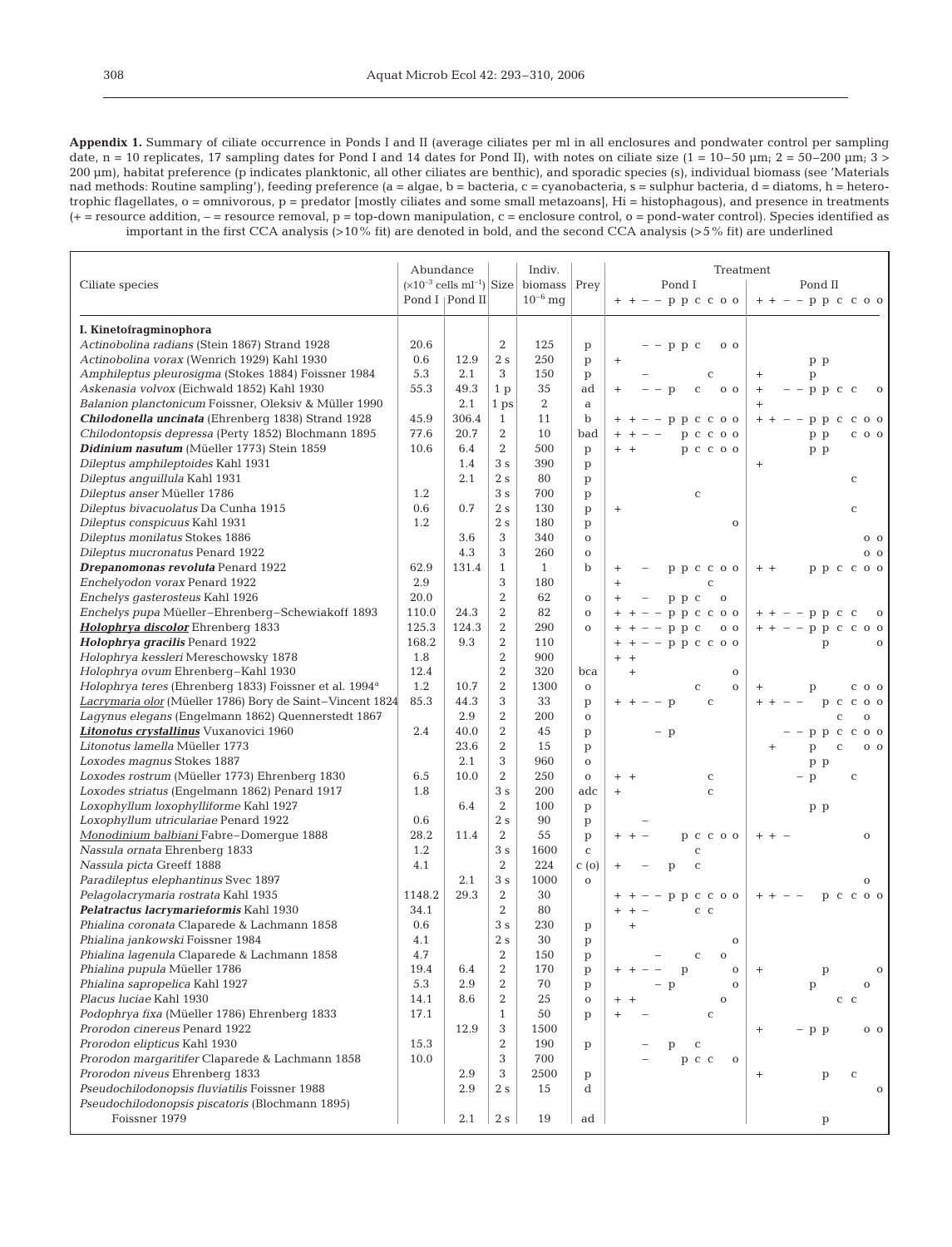# **Appendix 1** (continued)

|                                                                                           | Abundance   |                                           |                                  | Indiv.       |                            | Treatment                                |                                               |
|-------------------------------------------------------------------------------------------|-------------|-------------------------------------------|----------------------------------|--------------|----------------------------|------------------------------------------|-----------------------------------------------|
| Ciliate species                                                                           |             | $(x10^{-3}$ cells ml <sup>-1</sup> ) Size |                                  | biomass      | Prey                       | Pond I                                   | Pond II                                       |
|                                                                                           |             | Pond I   Pond II                          |                                  | $10^{-6}$ mq |                            | $+ + - - p p c c 0$                      | $+ + - - p p c c 0$                           |
|                                                                                           |             |                                           |                                  |              |                            |                                          |                                               |
| Rhagadostoma nudicaudatum Kahl 1926                                                       |             | 42.9                                      | 2                                | 45           |                            |                                          | $+ +$<br>ррс<br>0 <sub>0</sub>                |
| Rhopalophrya cirrifera Penard 1922                                                        |             | 2.1                                       | 2s                               | 30           |                            |                                          | p                                             |
| Spathidium breve Kahl 1930                                                                | 44.7        | 25.7                                      | $\mathbf{1}$                     | 60           | $\mathbf{p}$               | p p<br>0 <sub>0</sub>                    | $-$ p p c<br>0 <sub>0</sub>                   |
| Spathidium chlorelligerum Kahl 1930                                                       |             | 3.6                                       | 3                                | 310          | $\mathbf{p}$               |                                          | $^{+}$<br>p                                   |
| Spathidium cithara Penard 1912                                                            | 2.9         |                                           | $\overline{2}$                   | 110          | $\mathbf{p}$               | $\mathbf{p}$<br>$C$ O                    |                                               |
| Spathidium faurei Kahl 1930                                                               | 22.4        |                                           | $\overline{2}$                   | 80           | p                          | p<br>$\mathbf 0$<br>$^+$                 |                                               |
| Spathidium spathula (Müeller 1786)                                                        |             |                                           |                                  |              |                            |                                          |                                               |
| Woodruff & Spenser 1922                                                                   | 14.1        | 5.0<br>29.3                               | $\overline{2}$<br>$\overline{2}$ | 150<br>90    | p                          | $\mathbf C$                              | $^{+}$                                        |
| Spathidium viride (Penard 1922) Kahl 1926<br>Supraspathidium vermiforme Penard 1922       | 1.2         |                                           | 3s                               | 330          | $\mathbf{p}$               |                                          | $+ +$<br>$-$ p p c c o o                      |
| Trachelophyllum apiculatum (Perty 1852)                                                   |             |                                           |                                  |              | p                          | $^{+}$                                   |                                               |
| Claparede & Lachmann 1859                                                                 | 39.4        | 48.6                                      | 2                                | 39           | $\mathbf 0$                | $-$ - p p c<br>0 <sub>0</sub>            | $++--p p c c o o$                             |
| Trachelophyllum vestitum Stokes 1884                                                      | 7.6         | 12.9                                      | 3                                | 100          | $\mathbf 0$                | p<br>$\mathbf{C}$<br>$\mathbf{O}$<br>$+$ | $\overline{\phantom{a}}$<br>0 <sub>0</sub>    |
| Urotricha agilis (Stokes 1886) Kahl 1930                                                  | 1190.0      | 431.4                                     | $\mathbf{1}$                     | 0, 5         | bh                         | $+ + - - p p c c 0$                      | $++ - - p p c c o o$                          |
| Urotricha farcta Claparede & Lachmann 1859                                                | 9075.3      | 1737.1                                    | $\mathbf{1}$                     | 5            | bah                        | $+ + - - p p c c 0$                      | $+ + - - p p c c 0$                           |
| Urotricha furcata Schewiakoff 1892                                                        | 3034.1      | 956.4                                     | $1 p^*$                          | 3, 5         | ba                         | $+ + - - p p c c 0$                      | $+ + - - p p c c o o$                         |
| Urotricha ovata Kahl 1926                                                                 | 176.5       | 40.7                                      | $\mathbf{1}$                     | 15           | a                          | $+$ +                                    | p p c c o o<br>$+$                            |
| <b>Urotricha pelagica</b> Kahl 1935                                                       | 1319.4      | 305.0                                     | 1 <sub>p</sub>                   | 26           | ba                         | $+ + - - p p c c 0$                      | $+ + - - p p c c 0$                           |
| Urotricha venatrix Kahl 1935                                                              |             | 4.3                                       | 2s                               | 30           |                            | $\begin{array}{c} + \end{array}$         |                                               |
|                                                                                           |             |                                           |                                  |              |                            |                                          |                                               |
| II. Oligohymenophora                                                                      |             |                                           |                                  |              |                            |                                          |                                               |
| Astylozoon fallax Engelmann 1862                                                          | 0.6         |                                           | 2 ps                             | 30           | b                          | $\ddot{}$                                |                                               |
| Carchesium pectinatum (Zacharias 1897) Kahl 1935                                          | 7.9         | 1 <sub>p</sub>                            | 60                               | $\mathbf b$  |                            |                                          | p<br>0 <sub>0</sub>                           |
| Colpidium colpoda (Losana 1829) Stein 1860                                                | 401.2       |                                           | $\overline{2}$                   | 130          | bha                        | $+$                                      |                                               |
| <b>Colpidium kleini</b> Foissner 1969                                                     | 831.8       |                                           | $\overline{2}$                   | 65           | $\mathbf b$                | $-$ - p p c c o o                        |                                               |
| Cyclidium glaucoma Müeller 1773                                                           | 9594.7      | 939.3                                     | $\mathbf{1}$                     | 3            | $\mathbf b$                | $-$ - p p c c o o<br>$+$ +               | $-$ - p p<br>$\mathbf{C}$<br>$C$ 0 0          |
| Disematostoma buetschlii Lauterborn 1894                                                  | 7.1         | 0.7                                       | 2p                               | 400          | ab                         | $\begin{array}{c} + \end{array}$         | p                                             |
| Epystylis anastatica (Linnaeus 1767) Kent 1881                                            | 1.8         |                                           | 2s                               | 25           |                            | $\mathbf 0$                              |                                               |
| Epistylis chrysemydis Bishop & Jahn 1941                                                  |             | 7.9                                       | 2p                               | 300          | ba                         |                                          | 0 <sub>0</sub>                                |
| Epistylis digitalis (Linnaeus 1758) Ehrenberg 1830                                        | 11.2        |                                           | $\boldsymbol{2}$                 | 30           | $\mathbf b$                | $C$ $C$<br>$+$                           |                                               |
| Frontonia acuminata (Ehrenberg 1833) Büetschli 1889                                       | 242.9       | 36.4                                      | 2                                | 100          | $\mathbf 0$                | $-$ - p p c c o o<br>$+ +$               | $\mathbf C$<br>0 <sub>0</sub><br>$+$ +<br>p   |
| Frontonia leucas Ehrenberg 1838                                                           | 15.3        | 11.4                                      | 3                                | 270          | $\mathbf O$                | $-$ - p p c c o o                        | $+ +$<br>p<br>$C$ O                           |
| Glaucoma scintillans Ehrenberg 1830                                                       | 84.7        | 3.6                                       | $\overline{2}$<br>2              | 25           | $\mathbf b$<br>$\mathbf b$ | $-$ - p p c c o o                        | $\mathbf C$                                   |
| Kahlilembus verminus Mueller 1786                                                         |             | 17.9                                      | 2                                | 15<br>200    |                            |                                          | $^{+}$<br>0 <sub>0</sub>                      |
| Lembadion bullinum (Müeller 1786) Perty 1849<br>Lembadion lucens (Maskell 1887) Kahl 1931 | 40.6<br>2.4 | 46.4                                      | $\overline{2}$                   | 40           | $\mathbf O$                | $-$ p p c c o o                          | $-$ - p p<br>$+ +$<br>$\mathbf C$<br>$\Omega$ |
| Ophryoglena atra Lieberkuhni 1856                                                         | 7.1         |                                           | 3                                | 550          | $\mathbf O$<br>Hi          | $+ +$<br>$\mathbf 0$                     |                                               |
| Ophryoglena flava Ehrenberg 1833                                                          |             | 4.3                                       | 3                                | 400          | Hi                         | p p                                      | $+$ +                                         |
| Ophryoglena macrostoma Kahl 1928                                                          |             | 16.4                                      | 3                                | 350          | Hi                         |                                          | $+$<br>p<br>$\mathbf 0$                       |
| Opisthonecta hennequyi Faure-Fremiet 1906                                                 | 1.2         |                                           | 2s                               | 1000         | bh                         | $\mathbf{o}$                             |                                               |
| Paramecium aurelia - Komplex Foissner et al.1994 <sup>a</sup>                             | 111.2       |                                           | $\overline{2}$                   | 150          | $\mathbf b$                | ррсс                                     |                                               |
| Paramecium caudatum Ehrenberg 1833                                                        | 859.4       |                                           | 3                                | 500          | ba                         | $+ + - - p p c c 0$                      |                                               |
| Paramecium trichium (Stokes 1885) Wenrich 1926                                            | 2.1         | 2 s                                       | 95                               | b            |                            |                                          | $\, {\rm p}$                                  |
| Philasterides armatus Kahl 1931                                                           | 2.4         |                                           | 2s                               | 25           | Hi                         | $^{+}$                                   |                                               |
| Pleuronema coronatum Kent 1881                                                            | 4.7         | 1.4                                       | 2                                | 60           | $\mathbf 0$                | $\mathbf O$<br>$+$                       | $+$                                           |
| Pleuronema crassum Dujardin 1841                                                          | 1.8         | 9.3                                       | 2                                | 60           | bad                        | $+ +$                                    | $+ +$<br>p p                                  |
| Stokesia vernalis Wenrich 1929                                                            | 4.1         |                                           | 2 p                              | 400          | bad                        | $\mathbf C$                              |                                               |
| Tetrahymena pyriformis - Komplex Foissner et al. 1994 <sup>a</sup>                        | 95.9        | 11.4                                      | $\mathbf{1}$                     | 15           | b Hi                       | $C$ 0 0<br>$-$ - p p                     | $+ + -$                                       |
| Urocentrum turbo (Müeller 1786) Nitzsch 1827                                              | 1.2         |                                           | 2s                               | 70           | bd                         | $\mathbf O$                              |                                               |
| Uronema nigricans (Müeller 1786) Florentin 1901                                           | 196.5       | 121.4                                     | $\mathbf{1}$                     | 5            | bh                         | $-$ - p p c c o o                        | $-p p c c o o$                                |
| Vorticella aquadulcis - Komplex Foissner et al. 1992 <sup>a</sup>                         | 8.8         | 40.0                                      | $\mathbf{1}$                     | 15           | ba                         | $O$ O<br>p                               | $-$ p<br>$C$ 0 0                              |
| Vorticella campanula Ehrenberg 1831                                                       | 515.9       | 487.9                                     | 2                                | 135          | ba                         | $+ + - - p p c c o o$                    | $-$ - p p c c o o                             |
| Vorticella convallaria - Komplex Foissner et al. 1992 <sup>a</sup>                        |             | 117.1                                     | 2                                | 63           | $\mathbf b$                |                                          | $-$ - p p c c o o                             |
| Vorticella marginata Stiller 1931                                                         | 494.7       |                                           | 2                                | 100          | $\mathbf b$                | $-$ - p p c c o o                        |                                               |
| Vorticella microstoma - Komplex Foissner et al. 1992 <sup>a</sup>                         | 24.7        |                                           | 2                                | 30           | ba                         | $\mathbf C$<br>$+ + -$                   |                                               |
| <b>III. Polyhymenophora</b>                                                               |             |                                           |                                  |              |                            |                                          |                                               |
| Aspidiska lynceus (Müeller 1773) Ehrenberg 1830                                           | 21.2        | 7.1                                       | $\mathbf{1}$                     | 17           | b                          | $+ + -$<br>p<br>$C$ O                    | $+$ +                                         |
| Blepharisma lateritium (Ehrenberg 1831) Stein 1859                                        | 17.1        | 182.9                                     | 2                                | 250          | ba                         | $+ -$<br>$\mathbf C$<br>$0\ 0$<br>p      | $++--p p c c o o$                             |
| Blepharisma steini Kahl 1932                                                              | 38.8        | 22.9                                      | 2                                | 300          | $\mathbf 0$                | ррссо<br>$+ + -$                         | $+ + - - p p c$                               |
|                                                                                           |             |                                           |                                  |              |                            |                                          |                                               |

(Appendix continued on next page)